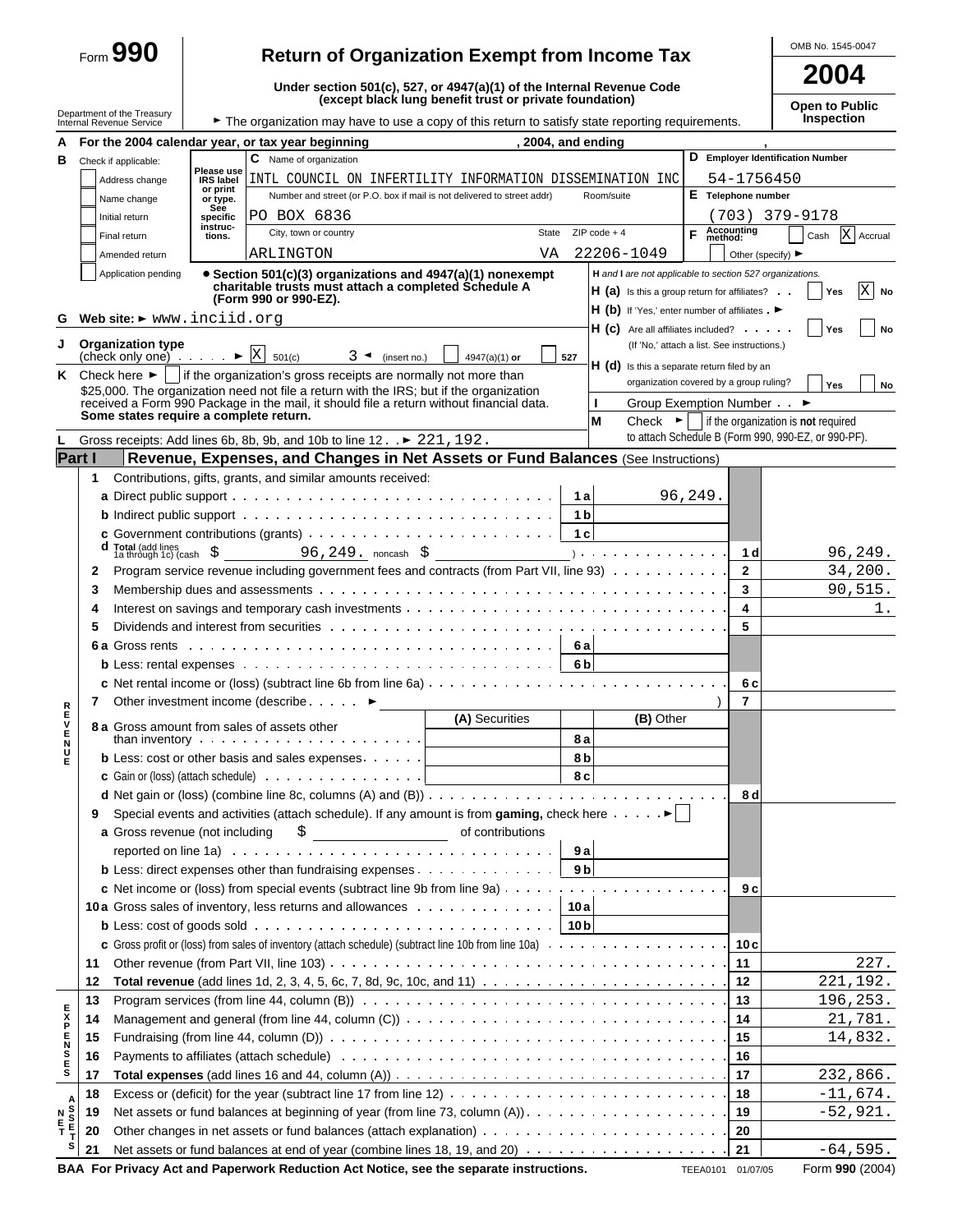| Do not include amounts reported on line<br>6b, 8b, 9b, 10b, or 16 of Part I.                                                              |                 | (A) Total | (B) Program<br>services | (C) Management<br>and general                 | (D) Fundraising    |
|-------------------------------------------------------------------------------------------------------------------------------------------|-----------------|-----------|-------------------------|-----------------------------------------------|--------------------|
| 22 Grants and allocations (att sch)                                                                                                       |                 |           |                         |                                               |                    |
| \$<br>(cash                                                                                                                               |                 |           |                         |                                               |                    |
| \$<br>non-cash<br>$\sim 100$ $\mu$                                                                                                        | 22              |           |                         |                                               |                    |
| Specific assistance to individuals (att sch)<br>23                                                                                        | 23              |           |                         |                                               |                    |
| Benefits paid to or for members (att sch)<br>24                                                                                           | 24              |           |                         |                                               |                    |
| Compensation of officers, directors, etc<br>25                                                                                            | 25              | 78,774.   | 59,081.                 | 7,877.                                        | 11,816.            |
| Other salaries and wages<br>26                                                                                                            | 26              | 32,881.   | 26, 304.                | 4,933.                                        | 1,644.             |
| Pension plan contributions<br>27                                                                                                          | 27              |           |                         |                                               |                    |
| Other employee benefits<br>28                                                                                                             | 28              | 2,596.    | 1,987.                  | 297.                                          | 312.               |
| Payroll taxes<br>29                                                                                                                       | 29              | 8,542.    | 6,532.                  | 980.                                          | 1,030.             |
| Professional fundraising fees<br>30                                                                                                       | 30              |           |                         |                                               |                    |
| Accounting fees<br>31                                                                                                                     | 31              | 3,027.    | 192.                    | 2,805.                                        | 30.                |
| 32<br>Legal fees                                                                                                                          | 32              | 13,184.   | 13,184.                 | $\overline{0}$ .                              | $0$ .              |
| Supplies<br>33                                                                                                                            | 33              | 4,490.    | 3,969.                  | 521.                                          | $0$ .              |
| Telephone<br>34                                                                                                                           | 34              | 5,344.    | 5,344.                  | 0.                                            | $0$ .              |
| Postage and shipping.<br>35                                                                                                               | 35              | 1,307.    | 1,194.                  | 113.                                          | $0$ .              |
| Occupancy<br>36                                                                                                                           | 36              |           |                         |                                               |                    |
| Equipment rental and maintenance<br>37                                                                                                    | 37              | 215.      | 139.                    | 76.                                           | $\,0$ .            |
| Printing and publications<br>38                                                                                                           | 38              | 1,575.    | 1,500.                  | 75.                                           | $0$ .              |
| Travel<br>39                                                                                                                              | 39              | 53.       | 53.                     | 0.                                            | $0$ .              |
| Conferences, conventions, and meetings.<br>40                                                                                             | 40              | 19,213.   | 19,073.                 | 140.                                          | $0$ .              |
| Interest $\cdots$ , $\cdots$<br>41                                                                                                        | 41              | 11,090.   | 9,402.                  | 1,688.                                        | $0$ .              |
| Depreciation, depletion, etc (attach schedule)<br>42                                                                                      | 42              | 5,266.    | 5,266.                  | 0.                                            | $\overline{0}$ .   |
| Other expenses not covered above (itemize):<br>43                                                                                         |                 |           |                         |                                               |                    |
| a ADVERTISING                                                                                                                             | 43 a            | 10,017.   | 10,017.                 | 0.                                            | $\boldsymbol{0}$ . |
| <b>b</b> BANK CHARGES                                                                                                                     | 43 <sub>b</sub> | 455.      | 0.                      | 455.                                          | 0.                 |
| <b>c</b> CREDIT CARD FEES                                                                                                                 | 43c             | 1,861.    | 1,861.                  | 0.                                            | $0$ .              |
| d CONSULTANTS                                                                                                                             | 43 d            | 9,469.    | 8,425.                  | 1,044.                                        | $0$ .              |
| e See Other Expenses Stmt                                                                                                                 | 43e             | 23,507.   | 22,730.                 | 777.                                          | $0$ .              |
| Total functional expenses (add lines 22 - 43)<br>Organizations completing columns (B) - (D),<br>carry these totals to lines 13 - 15<br>44 | 44              | 232,866.  | 196,253.                | 21,781.                                       | 14,832.            |
| <b>Joint Costs.</b> Check $\blacktriangleright$   if you are following SOP 98-2.                                                          |                 |           |                         |                                               |                    |
|                                                                                                                                           |                 |           |                         |                                               | X<br>No            |
| If 'Yes,' enter (i) the aggregate amount of these joint costs                                                                             |                 | \$        |                         | (ii) the amount allocated to Program services |                    |
|                                                                                                                                           |                 |           |                         |                                               |                    |

\$ ; **(iii)** the amount allocated to Management and general \$ ; and **(iv)** the amount allocated to Fundraising \$ .

**Part III Statement of Program Service Accomplishments**

| What is the organization's primary exempt purpose? $\blacktriangleright$                                                                                                                                                          | SEE ATTACHED STATEMENT     |        | <b>Program Service Expenses</b>                        |
|-----------------------------------------------------------------------------------------------------------------------------------------------------------------------------------------------------------------------------------|----------------------------|--------|--------------------------------------------------------|
|                                                                                                                                                                                                                                   |                            |        | (Required for $501(c)(3)$ and<br>(4) organizations and |
| All organizations must describe their exempt purpose achievements in a clear and concise manner. State the number of<br>clients served, publications issued, etc. Discuss achievements that are not measurable. (Section 501(c)(3 |                            |        | 4947(a)(1) trusts; but<br>optional for others.)        |
| a GENERAL PROGRAMS (SEE ATTACHED NOTE)                                                                                                                                                                                            |                            |        |                                                        |
|                                                                                                                                                                                                                                   |                            |        |                                                        |
|                                                                                                                                                                                                                                   |                            |        |                                                        |
|                                                                                                                                                                                                                                   |                            |        |                                                        |
|                                                                                                                                                                                                                                   | (Grants and allocations \$ | $0.$ ) | 149,031.                                               |
| <b>b</b> OUTCOME CASED REPORTING SYSTEM (SEE ATTACHED NOTE)                                                                                                                                                                       |                            |        |                                                        |
|                                                                                                                                                                                                                                   |                            |        |                                                        |
|                                                                                                                                                                                                                                   |                            |        |                                                        |
|                                                                                                                                                                                                                                   | (Grants and allocations \$ | $0.$ ) | 10,942.                                                |
| <b>c</b> FROM INCIID THE HEART (SEE ATTACHED NOTE)                                                                                                                                                                                |                            |        |                                                        |
|                                                                                                                                                                                                                                   |                            |        |                                                        |
|                                                                                                                                                                                                                                   |                            |        |                                                        |
|                                                                                                                                                                                                                                   | (Grants and allocations \$ | $0.$ ) | 36,280.                                                |
|                                                                                                                                                                                                                                   |                            |        |                                                        |
| d                                                                                                                                                                                                                                 |                            |        |                                                        |
|                                                                                                                                                                                                                                   |                            |        |                                                        |
|                                                                                                                                                                                                                                   |                            |        |                                                        |
|                                                                                                                                                                                                                                   | (Grants and allocations \$ | 0.     |                                                        |
|                                                                                                                                                                                                                                   | (Grants and allocations \$ |        |                                                        |
| <b>f Total of Program Service Expenses</b> (should equal line 44, column $(B)$ , Program services) $\ldots \ldots \ldots \ldots$                                                                                                  |                            |        | 196,253.                                               |
| BAA                                                                                                                                                                                                                               | TEEA0102 01/07/05          |        | Form 990 (2004)                                        |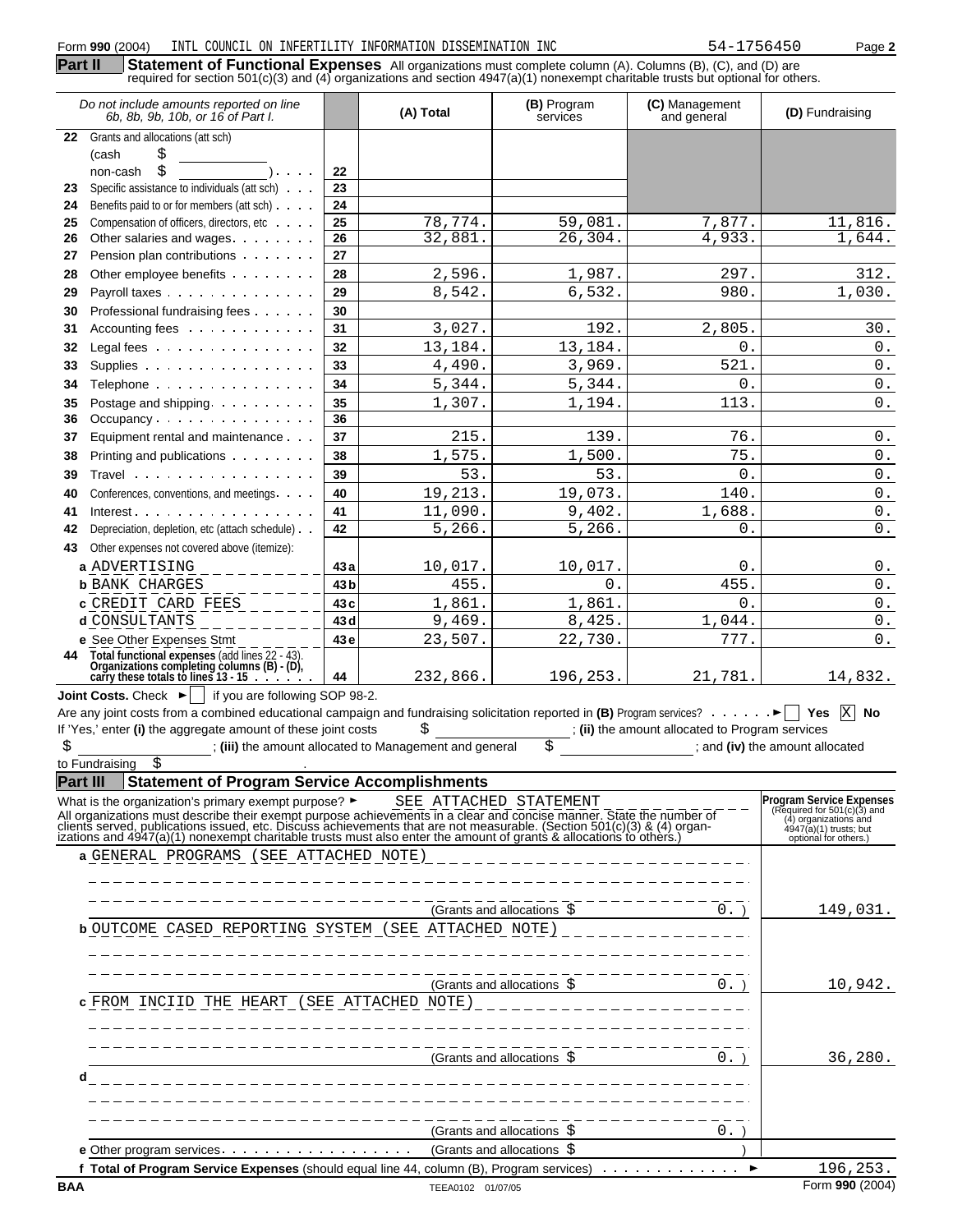**Part IV**

**Balance Sheets** (See Instructions)

|                                 |     | Note: Where required, attached schedules and amounts within the description<br>column should be for end-of-year amounts only.                                                                                                        | (A)<br>Beginning of year |                 | (B)<br>End of year |
|---------------------------------|-----|--------------------------------------------------------------------------------------------------------------------------------------------------------------------------------------------------------------------------------------|--------------------------|-----------------|--------------------|
|                                 | 45  | $Cash - non-interest-bearing \dots \dots \dots \dots \dots \dots \dots \dots \dots \dots \dots \dots$                                                                                                                                | 15,748.                  | 45              | 7,241.             |
|                                 | 46  |                                                                                                                                                                                                                                      | 503.                     | 46              |                    |
|                                 |     |                                                                                                                                                                                                                                      |                          |                 |                    |
|                                 |     | 47 a Accounts receivable $\cdots$ 47 a                                                                                                                                                                                               |                          |                 |                    |
|                                 |     | <b>b</b> Less: allowance for doubtful accounts $\cdots$<br>47 b                                                                                                                                                                      |                          | 47 c            |                    |
|                                 |     |                                                                                                                                                                                                                                      |                          |                 |                    |
|                                 |     |                                                                                                                                                                                                                                      |                          |                 |                    |
|                                 |     | <b>b</b> Less: allowance for doubtful accounts $\cdots$ $\cdots$ $\cdots$   48 <b>b</b>                                                                                                                                              |                          | 48 c            |                    |
|                                 | 49. | Grants receivable edge in the content of the content of the content of the content of the content of the content of the content of the content of the content of the content of the content of the content of the content of t       |                          | 49              |                    |
|                                 | 50  | Receivables from officers, directors, trustees, and key                                                                                                                                                                              |                          |                 |                    |
|                                 |     |                                                                                                                                                                                                                                      | 698.                     | 50              |                    |
| <b>ASSETS</b>                   |     | <b>51 a</b> Other notes & loans receivable (attach sch) $\cdots$ $\cdots$ $\cdots$ <b>51 a</b>                                                                                                                                       |                          |                 |                    |
|                                 |     | <b>b</b> Less: allowance for doubtful accounts $\cdots$ $\cdots$ $\cdots$ $\cdots$ <b>51 b</b>                                                                                                                                       |                          | 51 c            |                    |
|                                 |     |                                                                                                                                                                                                                                      |                          | 52              |                    |
|                                 | 53  |                                                                                                                                                                                                                                      | 3,218.                   | 53              |                    |
|                                 |     | 54 Investments – securities (attach schedule) $\cdots$ $\cdots$ $\cdots$ $\cdots$ $\vdash$   Cost     FMV                                                                                                                            |                          | 54              |                    |
|                                 |     | 55 a Investments – land, buildings, & equipment: basis $\cdot \cdot$ 55 a                                                                                                                                                            |                          |                 |                    |
|                                 |     | <b>b</b> Less: accumulated depreciation                                                                                                                                                                                              |                          |                 |                    |
|                                 |     |                                                                                                                                                                                                                                      |                          | 55 c            |                    |
|                                 |     |                                                                                                                                                                                                                                      |                          | 56              |                    |
|                                 |     | 57 a Land, buildings, and equipment: basis $\cdots$ $\cdots$ $\cdots$ $\cdots$ 57 a<br>16,674.                                                                                                                                       |                          |                 |                    |
|                                 |     | <b>b</b> Less: accumulated depreciation                                                                                                                                                                                              |                          |                 |                    |
|                                 |     | $\left \left(\text{attach schedule}\right), \ldots, \ldots, \ldots\right $ 57 b<br>9,696.                                                                                                                                            | 6,663.                   | 57 c            | 6,978.             |
|                                 | 58. | Other assets (describe ► See Line 58 Stmt<br>$\lambda$ .                                                                                                                                                                             | 0.                       | 58              | 225.               |
|                                 | 59  | Total assets (add lines 45 through 58) (must equal line 74)                                                                                                                                                                          | 26,830.                  | 59              | 14,444.            |
|                                 | 60  |                                                                                                                                                                                                                                      | 79,257.                  | 60              | 74,595.            |
| L<br>I.                         | 61  |                                                                                                                                                                                                                                      |                          | 61              |                    |
| $_{\rm B}^{\rm A}$              | 62  | Deferred revenue <i>and a content of the content of the content of the content of the content of the content of the content of the content of the content of the content of the content of the content of the content of the con</i> |                          | 62              |                    |
| T                               |     | 63 Loans from officers, directors, trustees, and key employees (attach schedule)                                                                                                                                                     |                          | 63              |                    |
| $\frac{1}{1}$                   |     |                                                                                                                                                                                                                                      |                          | 64 a            |                    |
| Ţ<br>E                          |     |                                                                                                                                                                                                                                      |                          | 64 <sub>b</sub> | 1,698.             |
| s                               |     | 65 Other liabilities (describe > See Line 65 Stmt ) .                                                                                                                                                                                | 494.                     | 65              | 2,746.             |
|                                 |     |                                                                                                                                                                                                                                      | 79,751.                  | 66              | 79,039.            |
|                                 |     | Organizations that follow SFAS 117, check here ►   and complete lines 67                                                                                                                                                             |                          |                 |                    |
| n<br>F                          |     | through 69 and lines 73 and 74.                                                                                                                                                                                                      |                          |                 |                    |
|                                 |     |                                                                                                                                                                                                                                      |                          | 67              |                    |
|                                 | 68  | Temporarily restricted enterprise in the context of the context of the context of the context of the context of the context of the context of the context of the context of the context of the context of the context of the c       |                          | 68              |                    |
| A<br>S<br>S<br>T<br>S<br>T<br>S | 69  |                                                                                                                                                                                                                                      |                          | 69              |                    |
| $_{\rm R}^{\rm O}$              |     | Organizations that do not follow SFAS 117, check here ▶<br>$X$ and complete lines                                                                                                                                                    |                          |                 |                    |
|                                 |     | 70 through 74.                                                                                                                                                                                                                       |                          |                 |                    |
| <b>PDZC</b>                     | 70  |                                                                                                                                                                                                                                      |                          | 70              |                    |
|                                 | 71  | Paid-in or capital surplus, or land, building, and equipment fund                                                                                                                                                                    |                          | 71              |                    |
|                                 | 72  | Retained earnings, endowment, accumulated income, or other funds                                                                                                                                                                     | $-52,921.$               | 72              | $-64,595.$         |
| <b>BALANCES</b>                 | 73  | Total net assets or fund balances (add lines 67 through 69 or lines 70 through                                                                                                                                                       |                          |                 |                    |
|                                 |     | 72; column (A) must equal line 19; column (B) must equal line $21$ .                                                                                                                                                                 | $-52,921.$               | 73              | $-64,595.$         |
|                                 |     | 74 Total liabilities and net assets/fund balances (add lines 66 and 73)                                                                                                                                                              | 26,830.                  | 74              | 14,444.            |

Form 990 is available for public inspection and, for some people, serves as the primary or sole source of information about a particular organization. How the public perceives an organization in such cases may be determined by the information presented on its return. Therefore, please make sure the return is complete and accurate and fully describes, in Part III, the organization's programs and accomplishments.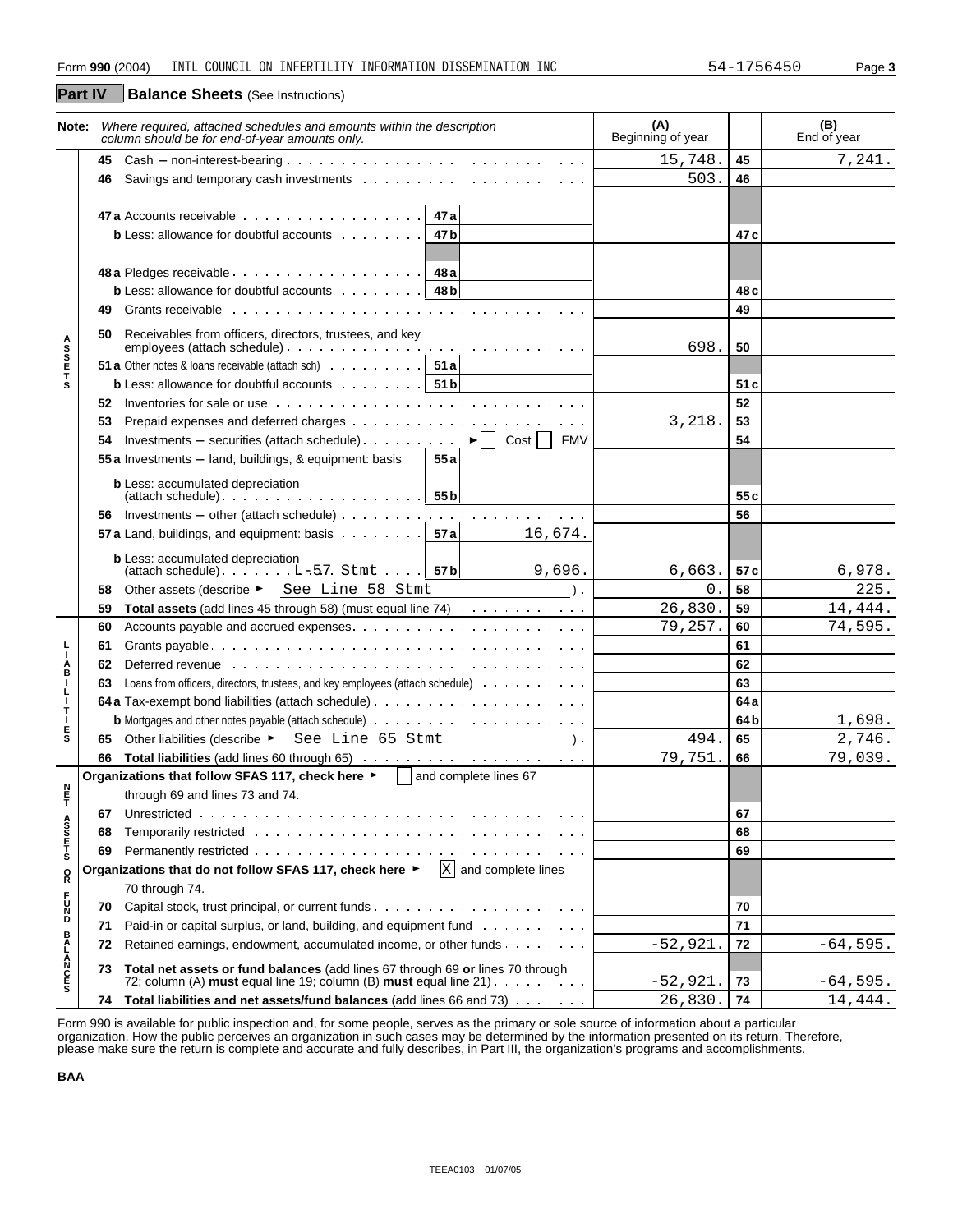|               | Form 990 (2004)<br>INTL COUNCIL ON INFERTILITY INFORMATION DISSEMINATION INC                                                                                                          |    |                                                                |    |                                                |                                                                                        | 54-1756450                                                                                           |    | Page 4                                         |
|---------------|---------------------------------------------------------------------------------------------------------------------------------------------------------------------------------------|----|----------------------------------------------------------------|----|------------------------------------------------|----------------------------------------------------------------------------------------|------------------------------------------------------------------------------------------------------|----|------------------------------------------------|
|               | Part IV-A Reconciliation of Revenue per Audited<br><b>Financial Statements with Revenue</b><br>per Return (See instructions.)                                                         |    |                                                                |    |                                                | per Return                                                                             | <b>Part IV-B</b> Reconciliation of Expenses per Audited<br><b>Financial Statements with Expenses</b> |    |                                                |
| а             | Total revenue, gains, and other support<br>per audited financial statements<br>►                                                                                                      | a  | N/A                                                            | a  |                                                |                                                                                        | Total expenses and losses per audited<br>financial statements $\cdots$                               | a  | N/A                                            |
| b             | Amounts included on line a but<br>not on line 12, Form 990:                                                                                                                           |    |                                                                | b  |                                                | Amounts included on line a but not<br>on line 17, Form 990:                            |                                                                                                      |    |                                                |
|               | (1) Net unrealized<br>gains on<br>investments $\cdot$ $\uparrow$                                                                                                                      |    |                                                                |    | (1) Donated serv-<br>ices and use              | of facilities                                                                          |                                                                                                      |    |                                                |
|               | (2) Donated serv-<br>ices and use<br>of facilities $\cdot \cdot$ \$                                                                                                                   |    |                                                                |    | (2) Prior year adjust-                         | ments reported on<br>line 20, Form $990 \cdot \cdot \cdot$<br>S.                       |                                                                                                      |    |                                                |
|               | (3) Recoveries of prior<br>year grants $\cdot$ $\cdot$ $\cdot$ $\uparrow$<br>(4) Other (specify):                                                                                     |    |                                                                |    | (3) Losses reported on<br>(4) Other (specify): | line 20, Form 990.<br>S                                                                |                                                                                                      |    |                                                |
|               |                                                                                                                                                                                       |    |                                                                |    |                                                |                                                                                        |                                                                                                      |    |                                                |
|               | Add amounts on lines (1) through (4) $\cdots$                                                                                                                                         | b  |                                                                |    |                                                |                                                                                        | Add amounts on lines (1) through (4) $\cdots$                                                        | b  |                                                |
| c             | Line a minus line $\mathbf{b}$ $\blacktriangleright$                                                                                                                                  | c  |                                                                | c  |                                                |                                                                                        | Line a minus line $\mathbf{b}$ $\blacktriangleright$                                                 | c  |                                                |
| d             | Amounts included on line 12,<br>Form 990 but not on line a:                                                                                                                           |    |                                                                | d  |                                                | Amounts included on line 17,<br>Form 990 but not on line a:                            |                                                                                                      |    |                                                |
|               | (1) Investment expenses<br>not included on line<br>6b, Form 990 $\cdot \cdot \cdot$ \$                                                                                                |    |                                                                |    |                                                | (1) Investment expenses<br>not included on line<br>6b, Form 990 $\cdot \cdot \cdot$ \$ |                                                                                                      |    |                                                |
|               | (2) Other (specify):                                                                                                                                                                  |    |                                                                |    | (2) Other (specify):                           |                                                                                        |                                                                                                      |    |                                                |
|               |                                                                                                                                                                                       |    |                                                                |    |                                                |                                                                                        |                                                                                                      |    |                                                |
|               | Add amounts on lines (1) and (2) $\cdot$ $\blacktriangleright$                                                                                                                        | d  |                                                                |    |                                                |                                                                                        | Add amounts on lines (1) and (2) $\cdot$ $\blacktriangleright$                                       | d  |                                                |
| е             | Total revenue per line 12, Form<br>990 (line <b>c</b> plus line <b>d</b> ) $\cdot \cdot \cdot \cdot$ $\cdot$                                                                          | e  |                                                                | е  |                                                | Total expenses per line 17, Form                                                       | 990 (line <b>c</b> plus line <b>d</b> ) $\cdots$ $\cdots$<br>$\blacktriangleright$                   | e  |                                                |
| <b>Part V</b> | List of Officers, Directors, Trustees, and Key Employees (List each one even if not compensated; see instructions.)                                                                   |    |                                                                |    |                                                |                                                                                        |                                                                                                      |    |                                                |
|               | (A) Name and address                                                                                                                                                                  |    | (B) Title and average hours<br>per week devoted<br>to position |    |                                                | (C) Compensation<br>(if not paid,<br>enter $-0$ - $)$                                  | (D) Contributions to<br>employee benefit<br>plans and deferred<br>compensation                       |    | (E) Expense<br>account and other<br>allowances |
|               | GEOFF SHER                                                                                                                                                                            |    |                                                                |    |                                                |                                                                                        |                                                                                                      |    |                                                |
|               | 3121 S MD PKWY, STE 206<br>LAS VEGAS, NV 89109                                                                                                                                        |    | TREASURER                                                      |    |                                                | 0                                                                                      |                                                                                                      | 0  | 0.                                             |
|               | NANCY HEMENWAY<br>PO BOX 6836                                                                                                                                                         |    |                                                                |    |                                                |                                                                                        |                                                                                                      |    |                                                |
|               | ARLINGTON, VA 22206                                                                                                                                                                   |    | PRES/EXEC DIR                                                  | 40 |                                                | 78,774.                                                                                | 1,874.                                                                                               |    | 0.                                             |
|               | YAKOV M EPSTEIN, PHD                                                                                                                                                                  |    |                                                                |    |                                                |                                                                                        |                                                                                                      |    |                                                |
|               | 325 LINCOLN AVE                                                                                                                                                                       |    |                                                                |    |                                                |                                                                                        |                                                                                                      |    |                                                |
|               | HIGHLAND PARK, NJ 08904                                                                                                                                                               |    | SECTRETARY                                                     | 1  |                                                | 0.                                                                                     |                                                                                                      | 0. | 0.                                             |
|               | GARY S BURGER, MD                                                                                                                                                                     |    |                                                                |    |                                                |                                                                                        |                                                                                                      |    |                                                |
|               | 109 CONNER DRIVE, STE 2200<br>CHAPEL HILL, NC 27514                                                                                                                                   | VP |                                                                |    |                                                | 0.                                                                                     |                                                                                                      | 0. | 0.                                             |
|               |                                                                                                                                                                                       |    |                                                                |    |                                                |                                                                                        |                                                                                                      |    |                                                |
|               |                                                                                                                                                                                       |    |                                                                |    |                                                |                                                                                        |                                                                                                      |    |                                                |
|               |                                                                                                                                                                                       |    |                                                                |    |                                                |                                                                                        |                                                                                                      |    |                                                |
|               |                                                                                                                                                                                       |    |                                                                |    |                                                |                                                                                        |                                                                                                      |    |                                                |
|               |                                                                                                                                                                                       |    |                                                                |    |                                                |                                                                                        |                                                                                                      |    |                                                |
| 75            | Did any officer, director, trustee, or key employee receive aggregate compensation of more<br>than \$100,000 from your organization and all related organizations, of which more than |    |                                                                |    |                                                |                                                                                        |                                                                                                      |    | X No<br>Yes                                    |

than \$100,000 from your organization and all related organizations, of which more than \$10,000 was provided by the related organizations? **Yes No**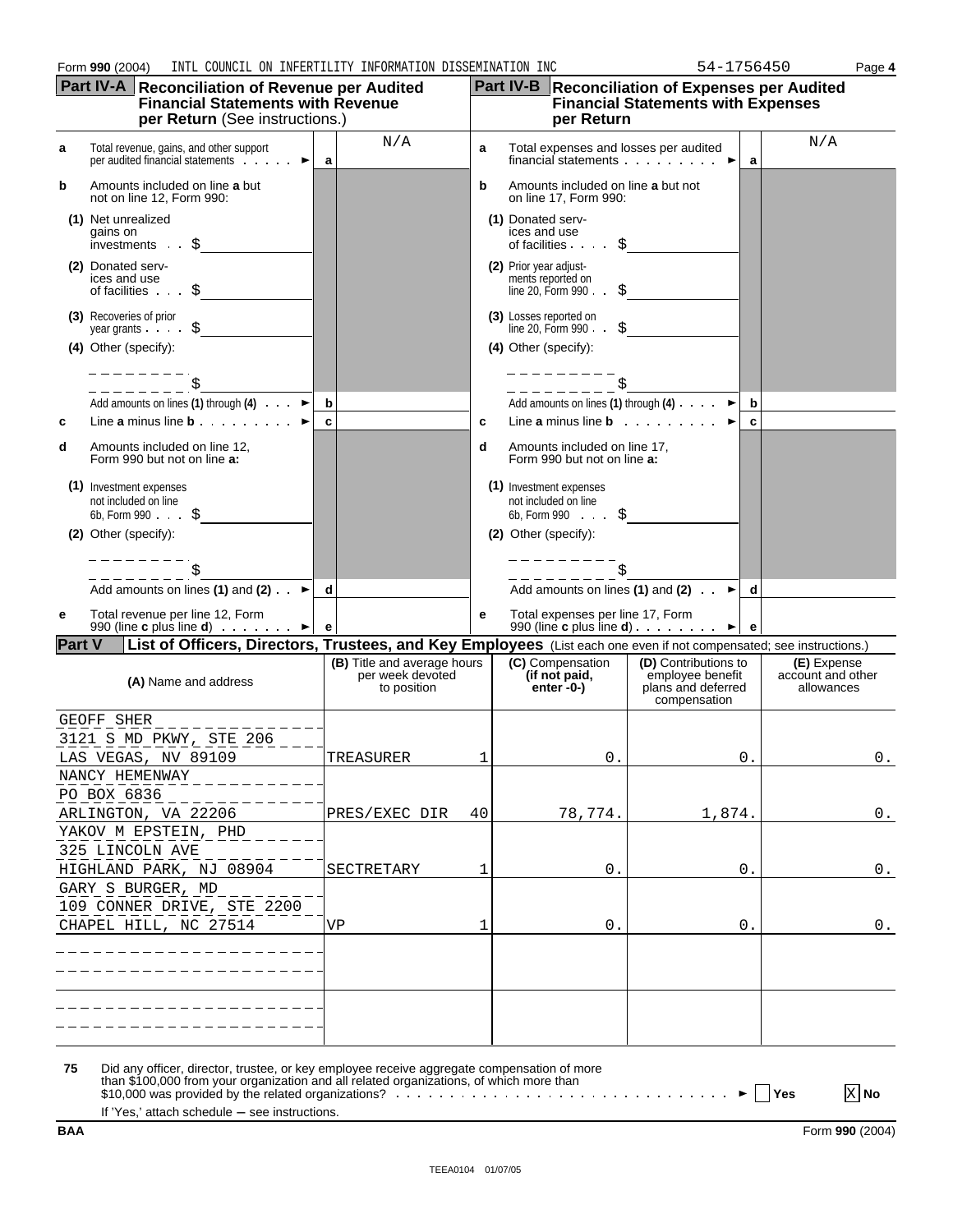#### **Form 990** (2004) INTL COUNCIL ON INFERTILITY INFORMATION DISSEMINATION INC 54-1756450 Page 5 **Part VI** Other Information (See instructions.) **Yes** No

| 76 | Did the organization engage in any activity not previously reported to the IRS? If 'Yes,'                                                                                                                                                                                                 |                 |   |    |
|----|-------------------------------------------------------------------------------------------------------------------------------------------------------------------------------------------------------------------------------------------------------------------------------------------|-----------------|---|----|
|    | attach a detailed description of each activity                                                                                                                                                                                                                                            | 76              |   | Χ  |
| 77 | Were any changes made in the organizing or governing documents but not reported to the IRS?                                                                                                                                                                                               | 77              |   | Χ  |
|    | If 'Yes,' attach a conformed copy of the changes.                                                                                                                                                                                                                                         |                 |   |    |
|    | 78 a Did the organization have unrelated business gross income of \$1,000 or more during the year covered by this return?                                                                                                                                                                 | 78 a            |   | Χ  |
|    |                                                                                                                                                                                                                                                                                           | 78 <sub>b</sub> |   |    |
| 79 | Was there a liquidation, dissolution, termination, or substantial contraction during the                                                                                                                                                                                                  | 79              |   | Χ  |
|    | 80 a Is the organization related (other than by association with a statewide or nationwide organization) through common                                                                                                                                                                   |                 |   |    |
|    | membership, governing bodies, trustees, officers, etc, to any other exempt or nonexempt organization?                                                                                                                                                                                     | 80 a            |   | Χ  |
|    | <b>b</b> If 'Yes,' enter the name of the organization $\blacktriangleright$                                                                                                                                                                                                               |                 |   |    |
|    | and check whether it is<br>exempt or<br>nonexempt.<br>_ _ _ _ _ _ _ _ _ _ _ _ _                                                                                                                                                                                                           |                 |   |    |
|    | 81 a Enter direct and indirect political expenditures. See line 81 instructions 81 a<br>0.                                                                                                                                                                                                |                 |   |    |
|    |                                                                                                                                                                                                                                                                                           | 81 b            |   | Χ  |
|    | 82 a Did the organization receive donated services or the use of materials, equipment, or facilities at no charge or at                                                                                                                                                                   | 82 a            |   | Χ  |
|    | b If 'Yes,' you may indicate the value of these items here. Do not include this amount as                                                                                                                                                                                                 |                 |   |    |
|    | revenue in Part I or as an expense in Part II. (See instructions in Part III.)<br>82 <sub>b</sub><br>83 a Did the organization comply with the public inspection requirements for returns and exemption applications?                                                                     | 83 a            | Χ |    |
|    | <b>b</b> Did the organization comply with the disclosure requirements relating to quid pro quo contributions?                                                                                                                                                                             | 83b             | Χ |    |
|    |                                                                                                                                                                                                                                                                                           | 84 a            |   | X  |
|    |                                                                                                                                                                                                                                                                                           |                 |   |    |
|    | b If 'Yes,' did the organization include with every solicitation an express statement that such contributions or gifts were<br>not tax deductible? $\cdots$ $\cdots$ $\cdots$ $\cdots$ $\cdots$ $\cdots$ $\cdots$ $\cdots$ $\cdots$ $\cdots$ $\cdots$ $\cdots$ $\cdots$ $\cdots$ $\cdots$ | 84 b            |   |    |
|    | 85 $501(c)(4)$ , (5), or (6) organizations. a Were substantially all dues nondeductible by members?                                                                                                                                                                                       | 85 a            |   |    |
|    |                                                                                                                                                                                                                                                                                           | 85 <sub>b</sub> |   |    |
|    | If 'Yes' was answered to either 85a or 85b, do not complete 85c through 85h below unless the organization received a<br>waiver for proxy tax owed for the prior year.                                                                                                                     |                 |   |    |
|    | 85 <sub>c</sub>                                                                                                                                                                                                                                                                           |                 |   |    |
|    | 85 d                                                                                                                                                                                                                                                                                      |                 |   |    |
|    | 85e<br><b>e</b> Aggregate nondeductible amount of section $6033(e)(1)(A)$ dues notices $\ldots \ldots \ldots \ldots$                                                                                                                                                                      |                 |   |    |
|    | 85f<br><b>f</b> Taxable amount of lobbying and political expenditures (line 85d less 85e) $\ldots \ldots \ldots \ldots$                                                                                                                                                                   |                 |   |    |
|    | g Does the organization elect to pay the section 6033(e) tax on the amount on line 85f? $\ldots$                                                                                                                                                                                          | 85g             |   |    |
|    | h If section 6033(e)(1)(A) dues notices were sent, does the organization agree to add the amount on line 85f to its reasonable estimate of<br>dues allocable to nondeductible lobbying and political expenditures for the following tax year?<br>.                                        | 85 h            |   |    |
| 86 | 501(c)(7) organizations. Enter: a Initiation fees and capital contributions included on                                                                                                                                                                                                   |                 |   |    |
|    | 86 a<br>$line 12 \ldots \ldots$                                                                                                                                                                                                                                                           |                 |   |    |
|    | <b>b</b> Gross receipts, included on line 12, for public use of club facilities $\cdots$<br>86 <sub>b</sub>                                                                                                                                                                               |                 |   |    |
| 87 | 501(c)(12) organizations. Enter: a Gross income from members or shareholders.<br>87 a                                                                                                                                                                                                     |                 |   |    |
|    | <b>b</b> Gross income from other sources. (Do not net amounts due or paid to other sources<br>87b                                                                                                                                                                                         |                 |   |    |
|    | 88 At any time during the year, did the organization own a 50% or greater interest in a taxable corporation or partnership,<br>or an entity disregarded as separate from the organization under Regulations sections 301.7701-2 a                                                         | 88              |   | X  |
|    | 89 a 501(c)(3) organizations. Enter: Amount of tax imposed on the organization during the year under:                                                                                                                                                                                     |                 |   |    |
|    | 0. $;\text{section }4912$ $\blacktriangleright$<br>section 4911 ►<br>0. ; section 4955 $\blacktriangleright$<br>0.                                                                                                                                                                        |                 |   |    |
|    | <b>b</b> $501(c)(3)$ and $501(c)(4)$ organizations. Did the organization engage in any section 4958 excess benefit transaction<br>during the year or did it become aware of an excess benefit transaction from a prior year? If 'Yes,' attach a statement                                 | 89 b            |   | Χ  |
|    | c Enter: Amount of tax imposed on the organization managers or disqualified persons during the                                                                                                                                                                                            |                 |   | 0. |
|    |                                                                                                                                                                                                                                                                                           |                 |   |    |
|    | 90 a List the states with which a copy of this return is filed ►                                                                                                                                                                                                                          |                 |   |    |
|    |                                                                                                                                                                                                                                                                                           |                 |   |    |
| 91 | Telephone number ► $(703) - 379 - 9178$<br>$NANCY$ HEMENWAY _ _ _ _ _ _ _ _ _ _ _ _ _<br>The books are in care of $\blacktriangleright$                                                                                                                                                   |                 |   |    |
|    | Located at $\blacktriangleright$ PO BOX 6836, ARLINGTON VA                                                                                                                                                                                                                                |                 |   |    |
| 92 |                                                                                                                                                                                                                                                                                           |                 |   |    |

and enter the amount of tax-exempt interest received or accrued during the tax year  $\dots \dots \dots \dots \dots$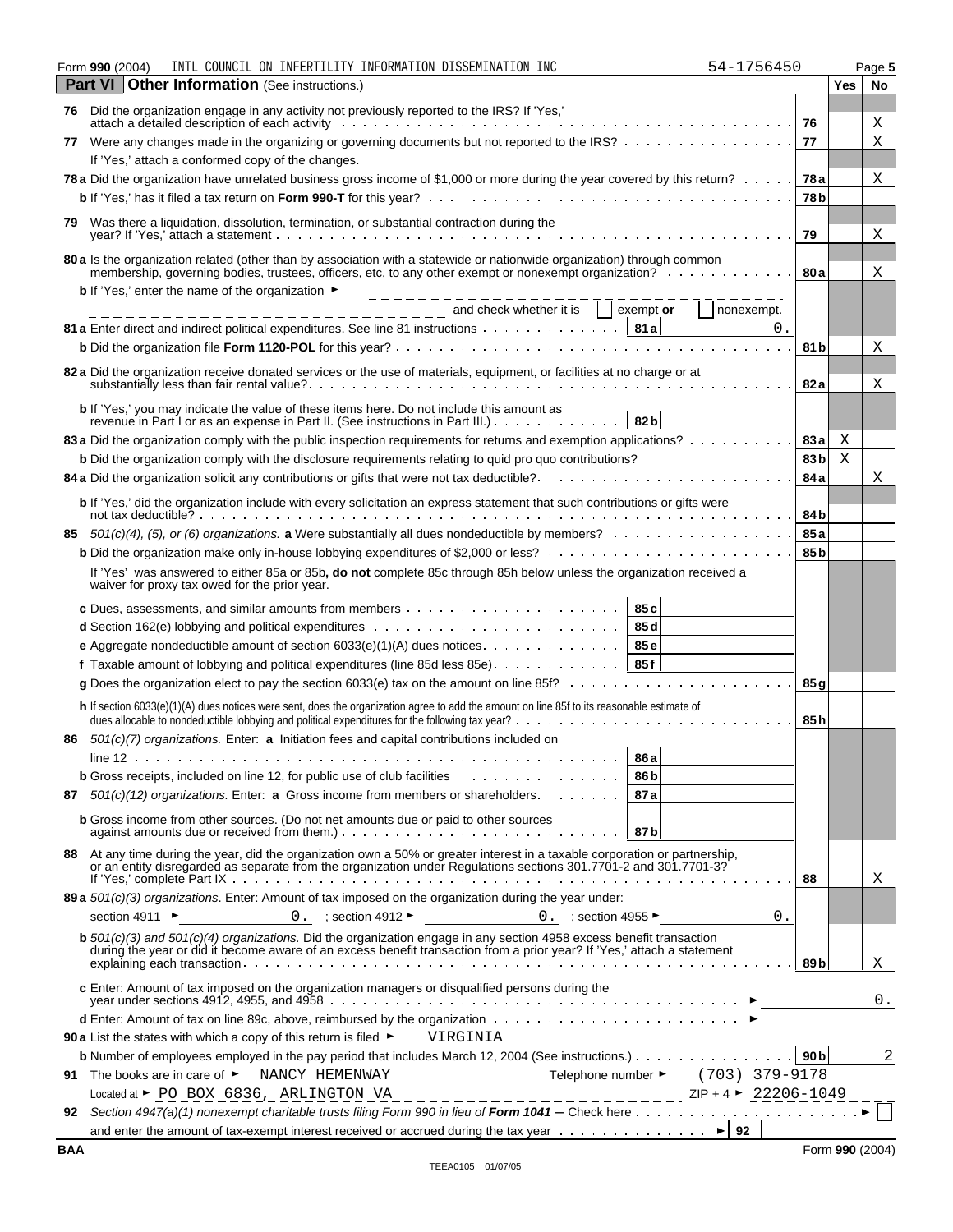| INFORMATION DISSEMINATION<br>INC<br>COUNCII<br>990(2004)<br>INFERTILITY<br>INTI<br>ON<br>75645.<br>Form<br>54- | Page 6 |
|----------------------------------------------------------------------------------------------------------------|--------|
|----------------------------------------------------------------------------------------------------------------|--------|

|                                                                                |                                                                                                                                                                                                                                   |                                     | Unrelated business income |                              | Excluded by section 512, 513, or 514 | (E)                                                   |
|--------------------------------------------------------------------------------|-----------------------------------------------------------------------------------------------------------------------------------------------------------------------------------------------------------------------------------|-------------------------------------|---------------------------|------------------------------|--------------------------------------|-------------------------------------------------------|
| otherwise indicated.                                                           | Note: Enter gross amounts unless                                                                                                                                                                                                  | (A)<br>Business code                | (B)<br>Amount             | (C)<br><b>Exclusion code</b> | (D)<br>Amount                        | Related or exempt<br>function income                  |
|                                                                                | 93 Program service revenue:                                                                                                                                                                                                       |                                     |                           |                              |                                      |                                                       |
|                                                                                | a CONFERENCE FEES                                                                                                                                                                                                                 |                                     |                           |                              |                                      | 34,200.                                               |
| b                                                                              |                                                                                                                                                                                                                                   |                                     |                           |                              |                                      |                                                       |
| c<br>d                                                                         | <u> 1989 - Johann Barbara, martin a</u>                                                                                                                                                                                           |                                     |                           |                              |                                      |                                                       |
| е                                                                              | <u> 1989 - Johann Barn, mars an t-Amerikaansk politiker (</u>                                                                                                                                                                     |                                     |                           |                              |                                      |                                                       |
|                                                                                | f Medicare/Medicaid payments                                                                                                                                                                                                      |                                     |                           |                              |                                      |                                                       |
|                                                                                | g Fees & contracts from government agencies .                                                                                                                                                                                     |                                     |                           |                              |                                      |                                                       |
| 94                                                                             | Membership dues and assessments.                                                                                                                                                                                                  |                                     |                           |                              |                                      | 90,515.                                               |
| 95                                                                             | Interest on savings & temporary cash invmnts.                                                                                                                                                                                     |                                     |                           | 14                           | $1$ .                                |                                                       |
| 96                                                                             | Dividends & interest from securities                                                                                                                                                                                              |                                     |                           |                              |                                      |                                                       |
| 97                                                                             | Net rental income or (loss) from real estate:                                                                                                                                                                                     |                                     |                           |                              |                                      |                                                       |
|                                                                                | a debt-financed property                                                                                                                                                                                                          |                                     |                           |                              |                                      |                                                       |
| 98                                                                             | <b>b</b> not debt-financed property $\cdots$<br>Net rental income or (loss) from pers prop                                                                                                                                        |                                     |                           |                              |                                      |                                                       |
| 99                                                                             | Other investment income                                                                                                                                                                                                           |                                     |                           |                              |                                      |                                                       |
| 100                                                                            | Gain or (loss) from sales of assets                                                                                                                                                                                               |                                     |                           |                              |                                      |                                                       |
|                                                                                | other than inventory $\cdots$                                                                                                                                                                                                     |                                     |                           |                              |                                      |                                                       |
| 101                                                                            | Net income or (loss) from special events                                                                                                                                                                                          |                                     |                           |                              |                                      |                                                       |
| 102                                                                            | Gross profit or (loss) from sales of inventory                                                                                                                                                                                    |                                     |                           |                              |                                      |                                                       |
| 103                                                                            | Other revenue: $a_$<br><b>b</b> ROYALTIES                                                                                                                                                                                         |                                     |                           |                              |                                      | 227.                                                  |
| c                                                                              |                                                                                                                                                                                                                                   |                                     |                           |                              |                                      |                                                       |
| d                                                                              |                                                                                                                                                                                                                                   |                                     |                           |                              |                                      |                                                       |
| е                                                                              |                                                                                                                                                                                                                                   |                                     |                           |                              |                                      |                                                       |
|                                                                                | Subtotal (add columns $(B)$ , $(D)$ , and $(E)$ ) $\cdots$                                                                                                                                                                        |                                     |                           |                              | $1$ .                                | 124,942.                                              |
| 104                                                                            |                                                                                                                                                                                                                                   |                                     |                           |                              |                                      |                                                       |
| 105                                                                            |                                                                                                                                                                                                                                   |                                     |                           |                              | $\blacktriangleright$                |                                                       |
|                                                                                | Note: Line 105 plus line 1d, Part I, should equal the amount on line 12, Part I.                                                                                                                                                  |                                     |                           |                              |                                      |                                                       |
|                                                                                |                                                                                                                                                                                                                                   |                                     |                           |                              |                                      |                                                       |
| Line No.                                                                       | Part VIII Relationship of Activities to the Accomplishment of Exempt Purposes (See instructions.)                                                                                                                                 |                                     |                           |                              |                                      |                                                       |
| $\blacktriangledown$                                                           | Explain how each activity for which income is reported in column (E) of Part VII contributed importantly to the accomplishment<br>of the organization's exempt purposes (other than by providing funds for such purposes).        |                                     |                           |                              |                                      |                                                       |
|                                                                                | 93a REGISTRATION FEES COLLECTED TO DEFER COSTS OF CONFERENCE PARTICIPATION                                                                                                                                                        |                                     |                           |                              |                                      |                                                       |
|                                                                                | 94 MEMBERSHIP DUES ARE RELATED TO DISSEMINATION OF INFERTILITY INFORMATION                                                                                                                                                        |                                     |                           |                              |                                      |                                                       |
|                                                                                | 103a RESIDUAL ROYALTIES RELATED TO PRIOR PUBLICATION ON INFERTILITY                                                                                                                                                               |                                     |                           |                              |                                      |                                                       |
|                                                                                |                                                                                                                                                                                                                                   |                                     |                           |                              |                                      |                                                       |
|                                                                                | <b>Information Regarding Taxable Subsidiaries and Disregarded Entities (See instructions.)</b>                                                                                                                                    |                                     |                           |                              |                                      | N/A                                                   |
|                                                                                | (A)                                                                                                                                                                                                                               | (B)                                 | (C)                       |                              | (D)                                  | (E)                                                   |
|                                                                                |                                                                                                                                                                                                                                   |                                     |                           |                              |                                      |                                                       |
|                                                                                | Name, address, and EIN of corporation,<br>partnership, or disregarded entity                                                                                                                                                      | Percentage of<br>ownership interest |                           | Nature of activities         | Total<br>income                      | End-of-year<br>assets                                 |
|                                                                                |                                                                                                                                                                                                                                   |                                     | %                         |                              |                                      |                                                       |
|                                                                                |                                                                                                                                                                                                                                   |                                     | $\,$ $\,$                 |                              |                                      |                                                       |
|                                                                                |                                                                                                                                                                                                                                   |                                     | ್ಠಿ                       |                              |                                      |                                                       |
|                                                                                |                                                                                                                                                                                                                                   |                                     | °                         |                              |                                      |                                                       |
| Part IX<br>Part X                                                              | Information Regarding Transfers Associated with Personal Benefit Contracts (See instructions.)                                                                                                                                    |                                     |                           |                              |                                      |                                                       |
|                                                                                | a Did the organization, during the year, receive any funds, directly or indirectly, to pay premiums on a personal benefit contract?                                                                                               |                                     |                           |                              | .                                    | X No<br>Yes                                           |
|                                                                                | <b>b</b> Did the organization, during the year, pay premiums, directly or indirectly, on a personal benefit contract?.                                                                                                            |                                     |                           |                              |                                      | X No<br>Yes                                           |
|                                                                                | Note: If 'Yes' to (b), file Form 8870 and Form 4720 (see instructions).                                                                                                                                                           |                                     |                           |                              |                                      |                                                       |
|                                                                                | Under penalties of perjury, I declare that I have examined this return, including accompanying schedules and statements, and to the best of my knowledge and belief, it is<br>true, correct, and complete. Declaration of prepare |                                     |                           |                              |                                      |                                                       |
|                                                                                |                                                                                                                                                                                                                                   |                                     |                           |                              |                                      |                                                       |
|                                                                                | Signature of officer                                                                                                                                                                                                              |                                     |                           |                              | Date                                 |                                                       |
|                                                                                |                                                                                                                                                                                                                                   |                                     |                           |                              |                                      |                                                       |
|                                                                                | NANCY HEMENWAY, PRESIDENT/EXECUTIVE DIRECTOR<br>Type or print name and title.                                                                                                                                                     |                                     |                           |                              |                                      |                                                       |
|                                                                                |                                                                                                                                                                                                                                   |                                     |                           | Date                         |                                      |                                                       |
|                                                                                | Preparer's<br>signature                                                                                                                                                                                                           |                                     |                           |                              | Check if<br>self-                    | Preparer's SSN or PTIN (See<br>General Instruction W) |
|                                                                                |                                                                                                                                                                                                                                   |                                     |                           | 02/28/06                     | $\mathbf{x}$<br>►<br>employed        | 124,943.                                              |
|                                                                                | MCGUIRE ASSOCIATES<br>Firm's name (or<br>yours if self-                                                                                                                                                                           |                                     |                           |                              |                                      |                                                       |
| <b>Please</b><br>Sign<br><b>Here</b><br>Paid<br>Pre-<br>parer's<br>Use<br>Only | 6155 FULLER CT<br>employed),<br>address, and<br>ALEXANDRIA<br>$ZIP + 4$                                                                                                                                                           |                                     | VA                        | 22310                        | EIN<br>(703)<br>Phone no.            | $924 - 6270$                                          |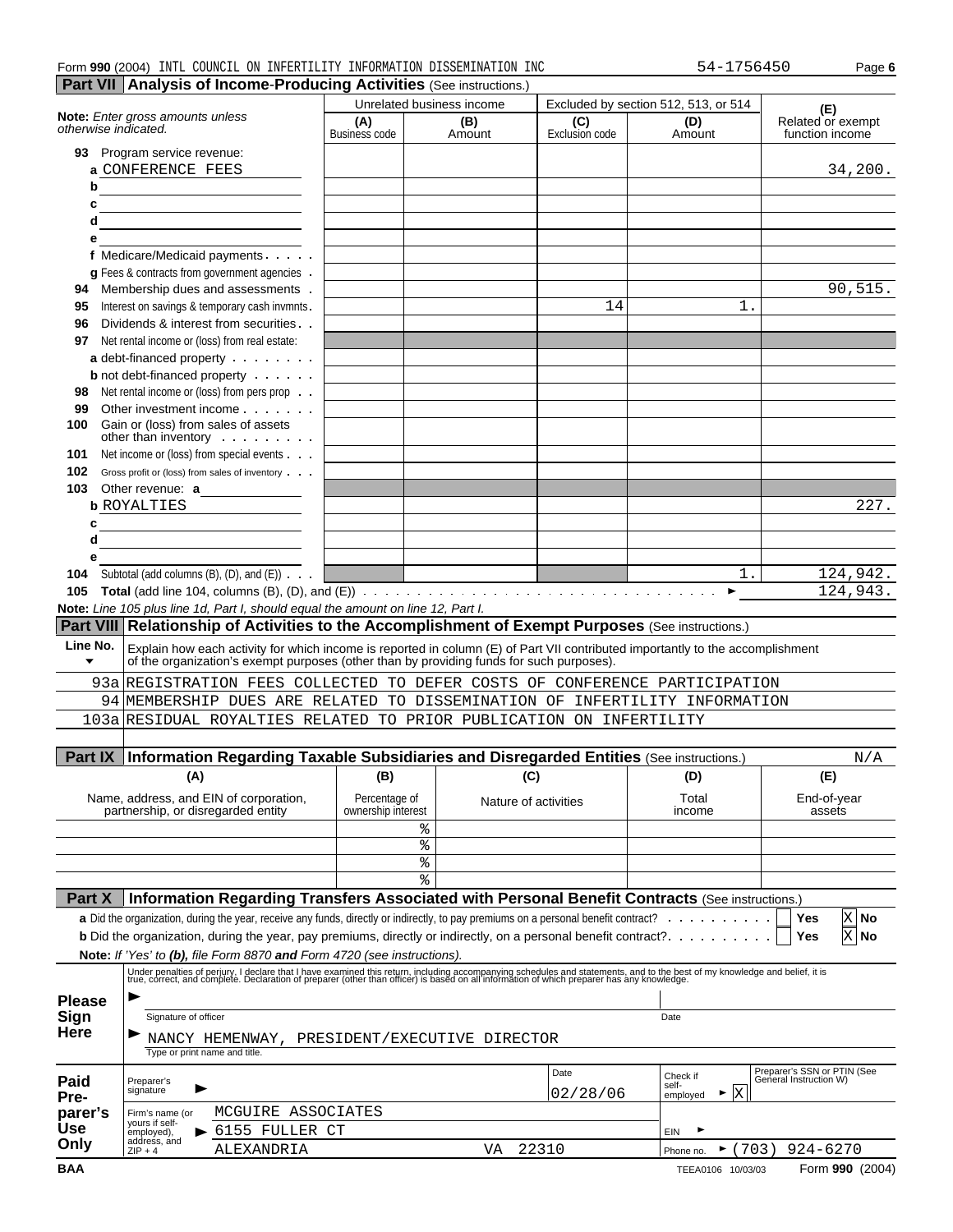| <b>SCHEDULE A</b><br>(Form 990 or 990-EZ)                                   | (Except Private Foundation) and Section 501(e), 501(f), 501(k), 501(n), or Section 4947(a)(1) Nonexempt Charitable Trust<br>Supplementary Information - (See separate instructions.) |                                                                                                                                                                                                      | OMB No. 1545-0047<br>2004 |                                                                                |                                                |
|-----------------------------------------------------------------------------|--------------------------------------------------------------------------------------------------------------------------------------------------------------------------------------|------------------------------------------------------------------------------------------------------------------------------------------------------------------------------------------------------|---------------------------|--------------------------------------------------------------------------------|------------------------------------------------|
| Department of the Treasury<br>Internal Revenue Service                      |                                                                                                                                                                                      | ► MUST be completed by the above organizations and attached to their Form 990 or 990-EZ.                                                                                                             |                           |                                                                                |                                                |
| Name of the organization                                                    |                                                                                                                                                                                      |                                                                                                                                                                                                      |                           | <b>Employer identification number</b>                                          |                                                |
|                                                                             |                                                                                                                                                                                      | INTL COUNCIL ON INFERTILITY INFORMATION DISSEMINATION INC                                                                                                                                            |                           | 54-1756450                                                                     |                                                |
| Part I                                                                      | (See instructions. List each one. If there are none, enter 'None.')                                                                                                                  | Compensation of the Five Highest Paid Employees Other Than Officers, Directors, and Trustees                                                                                                         |                           |                                                                                |                                                |
|                                                                             | (a) Name and address of each<br>employee paid more<br>than \$50,000                                                                                                                  | (b) Title and average<br>hours per week<br>devoted to position                                                                                                                                       | (c) Compensation          | (d) Contributions<br>to employee benefit<br>plans and deferred<br>compensation | (e) Expense<br>account and other<br>allowances |
| NONE                                                                        |                                                                                                                                                                                      |                                                                                                                                                                                                      |                           |                                                                                |                                                |
|                                                                             |                                                                                                                                                                                      |                                                                                                                                                                                                      |                           |                                                                                |                                                |
|                                                                             |                                                                                                                                                                                      |                                                                                                                                                                                                      |                           |                                                                                |                                                |
|                                                                             |                                                                                                                                                                                      |                                                                                                                                                                                                      |                           |                                                                                |                                                |
|                                                                             |                                                                                                                                                                                      |                                                                                                                                                                                                      |                           |                                                                                |                                                |
| Total number of other employees paid                                        |                                                                                                                                                                                      | None                                                                                                                                                                                                 |                           |                                                                                |                                                |
| <b>Part II</b>                                                              |                                                                                                                                                                                      | <b>Compensation of the Five Highest Paid Independent Contractors for Professional Services</b><br>(See instructions. List each one (whether individuals or firms). If there are none, enter 'None.') |                           |                                                                                |                                                |
|                                                                             |                                                                                                                                                                                      | (a) Name and address of each independent contractor paid more than \$50,000                                                                                                                          |                           | (b) Type of service                                                            | (c) Compensation                               |
| NONE                                                                        |                                                                                                                                                                                      |                                                                                                                                                                                                      |                           |                                                                                |                                                |
|                                                                             |                                                                                                                                                                                      |                                                                                                                                                                                                      |                           |                                                                                |                                                |
|                                                                             |                                                                                                                                                                                      |                                                                                                                                                                                                      |                           |                                                                                |                                                |
|                                                                             |                                                                                                                                                                                      |                                                                                                                                                                                                      |                           |                                                                                |                                                |
|                                                                             |                                                                                                                                                                                      |                                                                                                                                                                                                      |                           |                                                                                |                                                |
| Total number of others receiving over<br>\$50,000 for professional services |                                                                                                                                                                                      | None                                                                                                                                                                                                 |                           |                                                                                |                                                |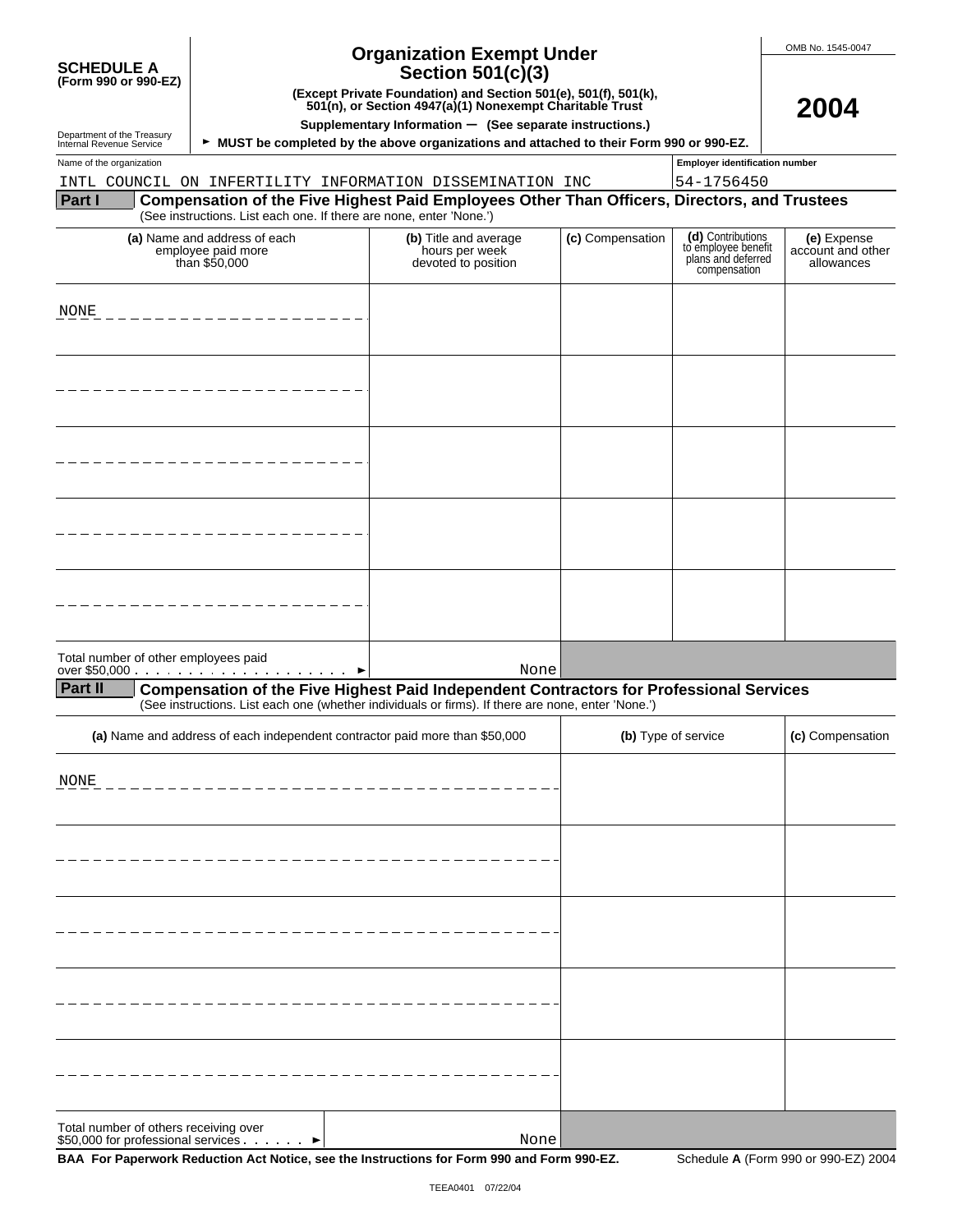|          |                | Schedule A (Form 990 or 990-EZ) 2004<br>INTL COUNCIL ON INFERTILITY INFORMATION DISSEMINATION INC 54-1756450                                                                                                                                                                                                                                                                                                                                                                                                                      |                 |                    | Page 2 |
|----------|----------------|-----------------------------------------------------------------------------------------------------------------------------------------------------------------------------------------------------------------------------------------------------------------------------------------------------------------------------------------------------------------------------------------------------------------------------------------------------------------------------------------------------------------------------------|-----------------|--------------------|--------|
| Part III |                | <b>Statements About Activities (See instructions.)</b>                                                                                                                                                                                                                                                                                                                                                                                                                                                                            |                 | Yes                | No.    |
|          |                | During the year, has the organization attempted to influence national, state, or local legislation, including any attempt<br>to influence public opinion on a legislative matter or referendum? If 'Yes,' enter the total expenses paid                                                                                                                                                                                                                                                                                           |                 |                    |        |
|          |                |                                                                                                                                                                                                                                                                                                                                                                                                                                                                                                                                   |                 |                    |        |
|          |                |                                                                                                                                                                                                                                                                                                                                                                                                                                                                                                                                   | $\mathbf{1}$    |                    | Χ      |
|          |                | Organizations that made an election under section 501(h) by filing Form 5768 must complete Part VI-A. Other<br>organizations checking 'Yes' must complete Part VI-B AND attach a statement giving a detailed description of the<br>lobbying activities.                                                                                                                                                                                                                                                                           |                 |                    |        |
| 2        |                | During the year, has the organization, either directly or indirectly, engaged in any of the following acts with any<br>substantial contributors, trustees, directors, officers, creators, key employees, or members of their families, or with any<br>taxable organization with which any such person is affiliated as an officer, director, trustee, majority owner, or principal<br>beneficiary? (If the answer to any question is 'Yes,' attach a detailed statement explaining the transactions.)                             |                 |                    |        |
|          |                |                                                                                                                                                                                                                                                                                                                                                                                                                                                                                                                                   | 2а              |                    | Χ      |
|          |                |                                                                                                                                                                                                                                                                                                                                                                                                                                                                                                                                   | 2 <sub>b</sub>  |                    | Χ      |
|          |                |                                                                                                                                                                                                                                                                                                                                                                                                                                                                                                                                   | 2c              |                    | X      |
|          |                | See Part V, Form 990                                                                                                                                                                                                                                                                                                                                                                                                                                                                                                              |                 |                    |        |
|          |                |                                                                                                                                                                                                                                                                                                                                                                                                                                                                                                                                   |                 | 2 d $\overline{X}$ |        |
|          |                |                                                                                                                                                                                                                                                                                                                                                                                                                                                                                                                                   | <b>2e</b>       |                    | Χ      |
|          |                | 3 a Do you make grants for scholarships, fellowships, student loans, etc? (If 'Yes,' attach an                                                                                                                                                                                                                                                                                                                                                                                                                                    |                 |                    |        |
|          |                | explanation of how you determine that recipients quality to receive payments.)                                                                                                                                                                                                                                                                                                                                                                                                                                                    | 3a              |                    | X      |
|          |                |                                                                                                                                                                                                                                                                                                                                                                                                                                                                                                                                   |                 | $3b \times$        |        |
|          |                | 4 a Did you maintain any separate account for participating donors where donors have the right to provide advice<br>on the use or distribution of funds?<br>expansion on the use or distribution of funds?                                                                                                                                                                                                                                                                                                                        | 4 a             |                    | Χ      |
|          |                | b Do you provide credit counseling, debt management, credit repair, or debt negotiation services?                                                                                                                                                                                                                                                                                                                                                                                                                                 | 4 <sub>b</sub>  |                    | X      |
|          | <b>Part IV</b> | Reason for Non-Private Foundation Status (See instructions.)                                                                                                                                                                                                                                                                                                                                                                                                                                                                      |                 |                    |        |
|          |                | The organization is not a private foundation because it is: (Please check only <b>ONE</b> applicable box.)                                                                                                                                                                                                                                                                                                                                                                                                                        |                 |                    |        |
| 5        |                | A church, convention of churches, or association of churches. Section 170(b)(1)(A)(i).                                                                                                                                                                                                                                                                                                                                                                                                                                            |                 |                    |        |
| 6        |                | A school. Section 170(b)(1)(A)(ii). (Also complete Part V.)                                                                                                                                                                                                                                                                                                                                                                                                                                                                       |                 |                    |        |
| 7        |                | A hospital or a cooperative hospital service organization. Section 170(b)(1)(A)(iii).                                                                                                                                                                                                                                                                                                                                                                                                                                             |                 |                    |        |
| 8        |                | A Federal, state, or local government or governmental unit. Section 170(b)(1)(A)(v).                                                                                                                                                                                                                                                                                                                                                                                                                                              |                 |                    |        |
| 9        |                | A medical research organization operated in conjunction with a hospital. Section 170(b)(1)(A)(iii). Enter the hospital's name, city,                                                                                                                                                                                                                                                                                                                                                                                              |                 |                    |        |
|          |                | and state $\blacktriangleright$                                                                                                                                                                                                                                                                                                                                                                                                                                                                                                   |                 |                    |        |
| 10       |                | An organization operated for the benefit of a college or university owned or operated by a governmental unit. Section 170(b)(1)(A)(iv).<br>(Also complete the Support Schedule in Part IV-A.)                                                                                                                                                                                                                                                                                                                                     |                 |                    |        |
|          | 11 a $X$       | An organization that normally receives a substantial part of its support from a governmental unit or from the general public.<br>Section 170(b)(1)(A)(vi). (Also complete the <b>Support Schedule</b> in Part IV-A.)                                                                                                                                                                                                                                                                                                              |                 |                    |        |
| 11 b     |                | A community trust. Section $170(b)(1)(A)(vi)$ . (Also complete the <b>Support Schedule</b> in Part IV-A.)                                                                                                                                                                                                                                                                                                                                                                                                                         |                 |                    |        |
| 12       |                | An organization that normally receives: (1) more than 33-1/3% of its support from contributions, membership fees, and gross receipts<br>from activities related to its charitable, etc, functions - subject to certain exceptions, and (2) no more than 33-1/3% of its support<br>from gross investment income and unrelated business taxable income (less section 511 tax) from businesses acquired by the<br>organization after June 30, 1975. See section 509(a)(2). (Also complete the <b>Support Schedule</b> in Part IV-A.) |                 |                    |        |
| 13       |                | An organization that is not controlled by any disqualified persons (other than foundation managers) and supports organizations<br>described in: (1) lines 5 through 12 above; or (2) section $501(c)(4)$ , (5), or (6), if they meet the test of section $509(a)(2)$ . (See<br>section $509(a)(3)$ .)                                                                                                                                                                                                                             |                 |                    |        |
|          |                | Provide the following information about the supported organizations. (See instructions.)                                                                                                                                                                                                                                                                                                                                                                                                                                          |                 |                    |        |
|          |                | (a) Name(s) of supported organization(s)                                                                                                                                                                                                                                                                                                                                                                                                                                                                                          | (b) Line number | from above         |        |
|          |                |                                                                                                                                                                                                                                                                                                                                                                                                                                                                                                                                   |                 |                    |        |
|          |                |                                                                                                                                                                                                                                                                                                                                                                                                                                                                                                                                   |                 |                    |        |

14 An organization organized and operated to test for public safety. Section 509(a)(4). (See instructions.)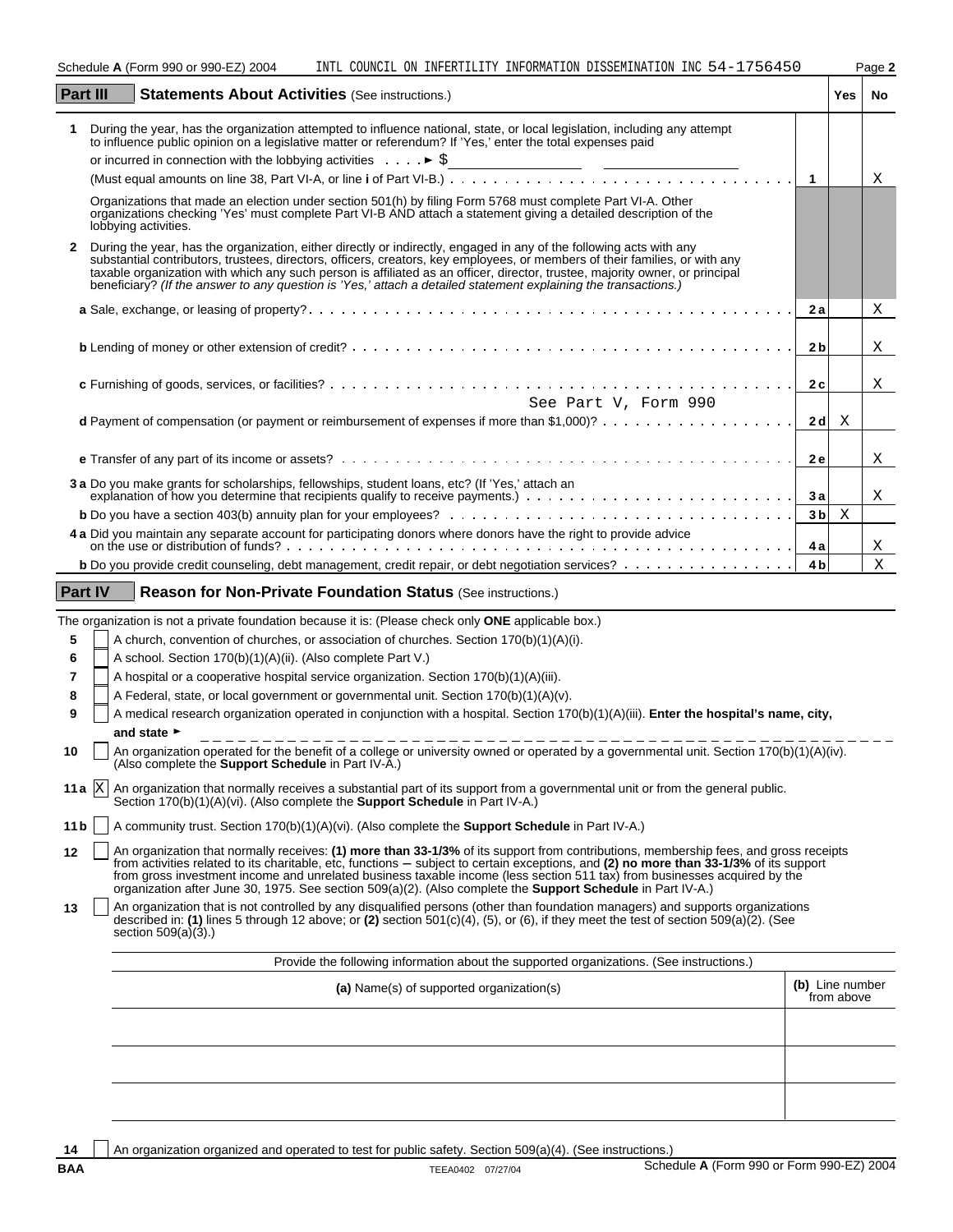**Part IV-A** Support Schedule (Complete only if you checked a box on line 10, 11, or 12.) Use cash method of accounting. **Note:** You may use the worksheet in the instructions for converting from the accrual to the cash method of accounting.

|    | wuc. Tou may use the worksheet in the instructions for convening from the accidar to the cash method or accounting.                                                                                                                                                                                                                                                                                                                                                                                                                                                                                                            |               |                                                     |                                                                        |                              |               |
|----|--------------------------------------------------------------------------------------------------------------------------------------------------------------------------------------------------------------------------------------------------------------------------------------------------------------------------------------------------------------------------------------------------------------------------------------------------------------------------------------------------------------------------------------------------------------------------------------------------------------------------------|---------------|-----------------------------------------------------|------------------------------------------------------------------------|------------------------------|---------------|
|    | Calendar year (or fiscal year<br>beginning in) $\qquad \qquad$                                                                                                                                                                                                                                                                                                                                                                                                                                                                                                                                                                 | (a)<br>$2003$ | $\begin{array}{c} \textbf{(b)} \\ 2002 \end{array}$ | $\binom{c}{2001}$                                                      | (d)<br><b>2000</b>           | (e)<br>Total  |
| 15 | Gifts, grants, and contributions<br>received. (Do not include<br>unusual grants. See line $28.$ ) $\cdots$                                                                                                                                                                                                                                                                                                                                                                                                                                                                                                                     | 128,622.      | 127,816.                                            | 274,633.                                                               | 433,961.                     | 965,032.      |
| 16 | Membership fees received                                                                                                                                                                                                                                                                                                                                                                                                                                                                                                                                                                                                       | 71,925.       | 50,739.                                             | 4,260.                                                                 | 25,832.                      | 152,756.      |
| 17 | Gross receipts from admissions,<br>merchandise sold or services performed,<br>or furnishing of facilities in any activity<br>that is related to the organization's<br>charitable, etc, purpose                                                                                                                                                                                                                                                                                                                                                                                                                                 |               |                                                     |                                                                        |                              |               |
| 18 | Gross income from interest, dividends,<br>amounts received from payments on<br>securities loans (section 512(a)(5)),<br>rents, royalties, and unrelated business<br>taxable income (less section 511 taxes)<br>from businesses acquired by the organ-<br>ization after June 30, 1975                                                                                                                                                                                                                                                                                                                                           | $2$ .         | 57.                                                 | 1,812.                                                                 | 1,835.                       | 3,706.        |
|    | <b>19</b> Net income from unrelated business<br>activities not included in line 18.                                                                                                                                                                                                                                                                                                                                                                                                                                                                                                                                            |               |                                                     |                                                                        |                              |               |
| 20 | Tax revenues levied for the<br>organization's benefit and<br>either paid to it or expended<br>on its behalf                                                                                                                                                                                                                                                                                                                                                                                                                                                                                                                    |               |                                                     |                                                                        |                              |               |
| 21 | The value of services or<br>facilities furnished to the<br>organization by a governmental<br>unit without charge. Do not<br>include the value of services or<br>facilities generally furnished to<br>the public without charge                                                                                                                                                                                                                                                                                                                                                                                                 |               |                                                     |                                                                        |                              |               |
| 22 | Other income. Attach a<br>schedule. Do not include<br>gain or (loss) from sale of<br>capital assets See L-22 Stmt                                                                                                                                                                                                                                                                                                                                                                                                                                                                                                              | 7,432.        | 272.                                                | 960.                                                                   | 5,764.                       | 14,428.       |
| 23 | Total of lines 15 through 22.                                                                                                                                                                                                                                                                                                                                                                                                                                                                                                                                                                                                  | 207,981.      | 178,884.                                            | 281,665.                                                               | 467,392.                     | 1, 135, 922.  |
| 24 | Line 23 minus line $17.$                                                                                                                                                                                                                                                                                                                                                                                                                                                                                                                                                                                                       | 207,981.      | 178,884.                                            | 281,665.                                                               | 467,392.                     | 1, 135, 922.  |
| 25 | Enter 1% of line 23                                                                                                                                                                                                                                                                                                                                                                                                                                                                                                                                                                                                            | 2,080.        | 1,789.                                              | 2,817.                                                                 | 4,674.                       |               |
| 26 | Organizations described on lines 10 or 11:                                                                                                                                                                                                                                                                                                                                                                                                                                                                                                                                                                                     |               |                                                     | <b>a</b> Enter 2% of amount in column (e), line $24$ $\ldots$ $\ldots$ | $\blacktriangleright$<br>26a | 22,718.       |
|    | b Prepare a list for your records to show the name of and amount contributed by each person (other than a governmental unit or publicly<br>supported organization) whose total gifts for 2000 through 2003 exceeded the amount shown in line 26a. Do not file this list with your                                                                                                                                                                                                                                                                                                                                              |               |                                                     |                                                                        | 26 b                         | 0.            |
|    | <b>c</b> Total support for section 509(a)(1) test: Enter line 24, column (e) $\ldots \ldots \ldots \ldots \ldots \ldots \ldots \ldots \ldots$                                                                                                                                                                                                                                                                                                                                                                                                                                                                                  |               |                                                     |                                                                        | 26 c                         | 1,135,922.    |
|    | d Add: Amounts from column (e) for lines:                                                                                                                                                                                                                                                                                                                                                                                                                                                                                                                                                                                      | 18            | 3,706.                                              |                                                                        |                              |               |
|    |                                                                                                                                                                                                                                                                                                                                                                                                                                                                                                                                                                                                                                | $22 \,$       | 14,428.                                             | $\frac{19}{26 b}$ $\frac{0.}{0.}$                                      | 26 <sub>d</sub>              | 18,134.       |
|    |                                                                                                                                                                                                                                                                                                                                                                                                                                                                                                                                                                                                                                |               |                                                     |                                                                        | 26 e                         | 1, 117, 788.  |
|    |                                                                                                                                                                                                                                                                                                                                                                                                                                                                                                                                                                                                                                |               |                                                     |                                                                        |                              | 98.40 %       |
|    | 27 Organizations described on line 12:<br>a For amounts included in lines 15, 16, and 17 that were received from a 'disqualified person,' prepare a list for your records to show the<br>name of, and total amounts received in each year from, each 'disqualified person.' Do not file this list with your return. Enter the sum of<br>such amounts for each year:                                                                                                                                                                                                                                                            |               |                                                     |                                                                        |                              |               |
|    | $(2003)$ _ _ _ _ _ _ _ _ _ _ _ (2002) _ _ _ _ _ _ _ _ _ _ (2001) _ _ _ _ _ _ _ _ _ _ _ (2000) _ _ _ _ _ _ _ _ _ _ _ _                                                                                                                                                                                                                                                                                                                                                                                                                                                                                                          |               |                                                     |                                                                        |                              |               |
|    | b For any amount included in line 17 that was received from each person (other than 'disqualified persons'), prepare a list for your records to<br>show the name of, and amount received for each year, that was more than the larger of (1) the amount on line 25 for the year or (2)<br>\$5,000. (Include in the list organizations described in lines 5 through 11, as well as individuals.) Do not file this list with your return. After<br>computing the difference between the amount received and the larger amount described in (1) or (2), enter the sum of these differences<br>(the excess amounts) for each year: |               |                                                     |                                                                        |                              |               |
|    | $(2003)$ _ _ _ _ _ _ _ _ _ _ _ _ (2002) _ _ _ _ _ _ _ _ _ (2001) _ _ _ _ _ _ _ _ _ (2000) _ _ _ _ _ _ _ _ _ _ _ _ _                                                                                                                                                                                                                                                                                                                                                                                                                                                                                                            |               |                                                     |                                                                        |                              |               |
|    |                                                                                                                                                                                                                                                                                                                                                                                                                                                                                                                                                                                                                                |               |                                                     |                                                                        |                              |               |
|    |                                                                                                                                                                                                                                                                                                                                                                                                                                                                                                                                                                                                                                |               |                                                     |                                                                        |                              |               |
|    |                                                                                                                                                                                                                                                                                                                                                                                                                                                                                                                                                                                                                                |               |                                                     |                                                                        |                              |               |
|    | f Total support for section 509(a)(2) test: Enter amount from line 23, column (e) $\overrightarrow{27f}$   27f                                                                                                                                                                                                                                                                                                                                                                                                                                                                                                                 |               |                                                     |                                                                        |                              |               |
|    | g Public support percentage (line 27e (numerator) divided by line 27f (denominator))                                                                                                                                                                                                                                                                                                                                                                                                                                                                                                                                           |               |                                                     |                                                                        |                              | $\frac{8}{6}$ |
|    | h Investment income percentage (line 18, column (e) (numerator) divided by line 27f (denominator)). $\blacktriangleright$ 27h                                                                                                                                                                                                                                                                                                                                                                                                                                                                                                  |               |                                                     |                                                                        |                              | కి            |
|    | 28 Unusual Grants: For an organization described in line 10, 11, or 12 that received any unusual grants during 2000 through 2003, prepare a                                                                                                                                                                                                                                                                                                                                                                                                                                                                                    |               |                                                     |                                                                        |                              |               |
|    | list for your records to show, for each year, the name of the contributor, the date and amount of the grant, and a brief description of the<br>nature of the grant. Do not file this list with your return. Do not include these grants in line 15.                                                                                                                                                                                                                                                                                                                                                                            |               |                                                     |                                                                        |                              |               |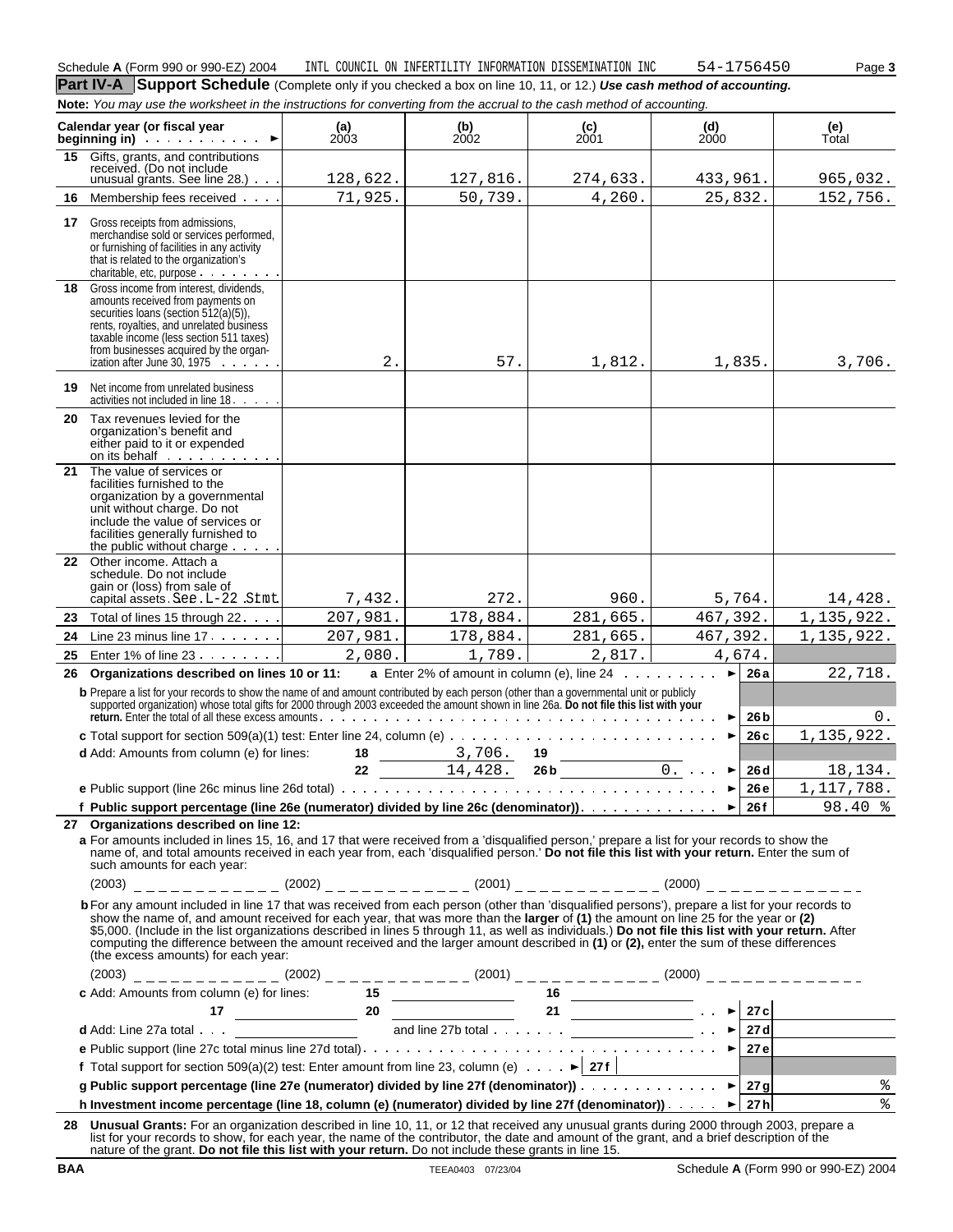| Schedule A (Form 990 or 990-EZ) 2004<br>INTL COUNCIL ON INFERTILITY INFORMATION DISSEMINATION INC<br>756450<br>54- | Page 4 |
|--------------------------------------------------------------------------------------------------------------------|--------|

| art        | are $\sigma$ cribor Questionitaire (see instructions.)<br>(To be completed ONLY by schools that checked the box on line 6 in Part IV)                                                                                                            | N/A             |            |           |
|------------|--------------------------------------------------------------------------------------------------------------------------------------------------------------------------------------------------------------------------------------------------|-----------------|------------|-----------|
|            |                                                                                                                                                                                                                                                  |                 | <b>Yes</b> | <b>No</b> |
| 29         | Does the organization have a racially nondiscriminatory policy toward students by statement in its charter, bylaws,                                                                                                                              | 29              |            |           |
| 30         | Does the organization include a statement of its racially nondiscriminatory policy toward students in all its brochures,<br>catalogues, and other written communications with the public dealing with student admissions, programs,              |                 |            |           |
|            |                                                                                                                                                                                                                                                  | 30              |            |           |
| 31         | Has the organization publicized its racially nondiscriminatory policy through newspaper or broadcast media during<br>the period of solicitation for students, or during the registration period if it has no solicitation program, in a way that | 31              |            |           |
|            | If 'Yes,' please describe; if 'No,' please explain. (If you need more space, attach a separate statement.)                                                                                                                                       |                 |            |           |
|            |                                                                                                                                                                                                                                                  |                 |            |           |
|            |                                                                                                                                                                                                                                                  |                 |            |           |
| 32         | Does the organization maintain the following:                                                                                                                                                                                                    |                 |            |           |
|            | <b>a</b> Records indicating the racial composition of the student body, faculty, and administrative staff? $\ldots$ , $\ldots$ , $\ldots$ , $\ldots$                                                                                             | 32 a            |            |           |
|            | <b>b</b> Records documenting that scholarships and other financial assistance are awarded on a racially                                                                                                                                          | 32 <sub>b</sub> |            |           |
|            |                                                                                                                                                                                                                                                  |                 |            |           |
|            | c Copies of all catalogues, brochures, announcements, and other written communications to the public dealing                                                                                                                                     | 32c             |            |           |
|            |                                                                                                                                                                                                                                                  | 32 d            |            |           |
|            | If you answered 'No' to any of the above, please explain. (If you need more space, attach a separate statement.)                                                                                                                                 |                 |            |           |
|            |                                                                                                                                                                                                                                                  |                 |            |           |
|            |                                                                                                                                                                                                                                                  |                 |            |           |
| 33         | Does the organization discriminate by race in any way with respect to:                                                                                                                                                                           |                 |            |           |
|            |                                                                                                                                                                                                                                                  | 33 a            |            |           |
|            |                                                                                                                                                                                                                                                  | 33 <sub>b</sub> |            |           |
|            |                                                                                                                                                                                                                                                  |                 |            |           |
|            |                                                                                                                                                                                                                                                  | 33c             |            |           |
|            |                                                                                                                                                                                                                                                  | 33 d            |            |           |
|            |                                                                                                                                                                                                                                                  | 33 <sub>e</sub> |            |           |
|            |                                                                                                                                                                                                                                                  | 33 f            |            |           |
|            |                                                                                                                                                                                                                                                  | 33g             |            |           |
|            |                                                                                                                                                                                                                                                  | 33 h            |            |           |
|            | If you answered 'Yes' to any of the above, please explain. (If you need more space, attach a separate statement.)                                                                                                                                |                 |            |           |
|            |                                                                                                                                                                                                                                                  |                 |            |           |
|            |                                                                                                                                                                                                                                                  |                 |            |           |
|            |                                                                                                                                                                                                                                                  | 34 a            |            |           |
|            |                                                                                                                                                                                                                                                  | 34 b            |            |           |
|            | If you answered 'Yes' to either 34a or b, please explain using an attached statement.                                                                                                                                                            |                 |            |           |
| 35         | Does the organization certify that it has complied with the applicable requirements of<br>sections 4.01 through 4.05 of Rev Proc 75-50, 1975-2 C.B. 587, covering racial                                                                         | -35             |            |           |
| <b>BAA</b> | Schedule A (Form 990 or 990-EZ) 2004<br>TEEA0404 07/23/04                                                                                                                                                                                        |                 |            |           |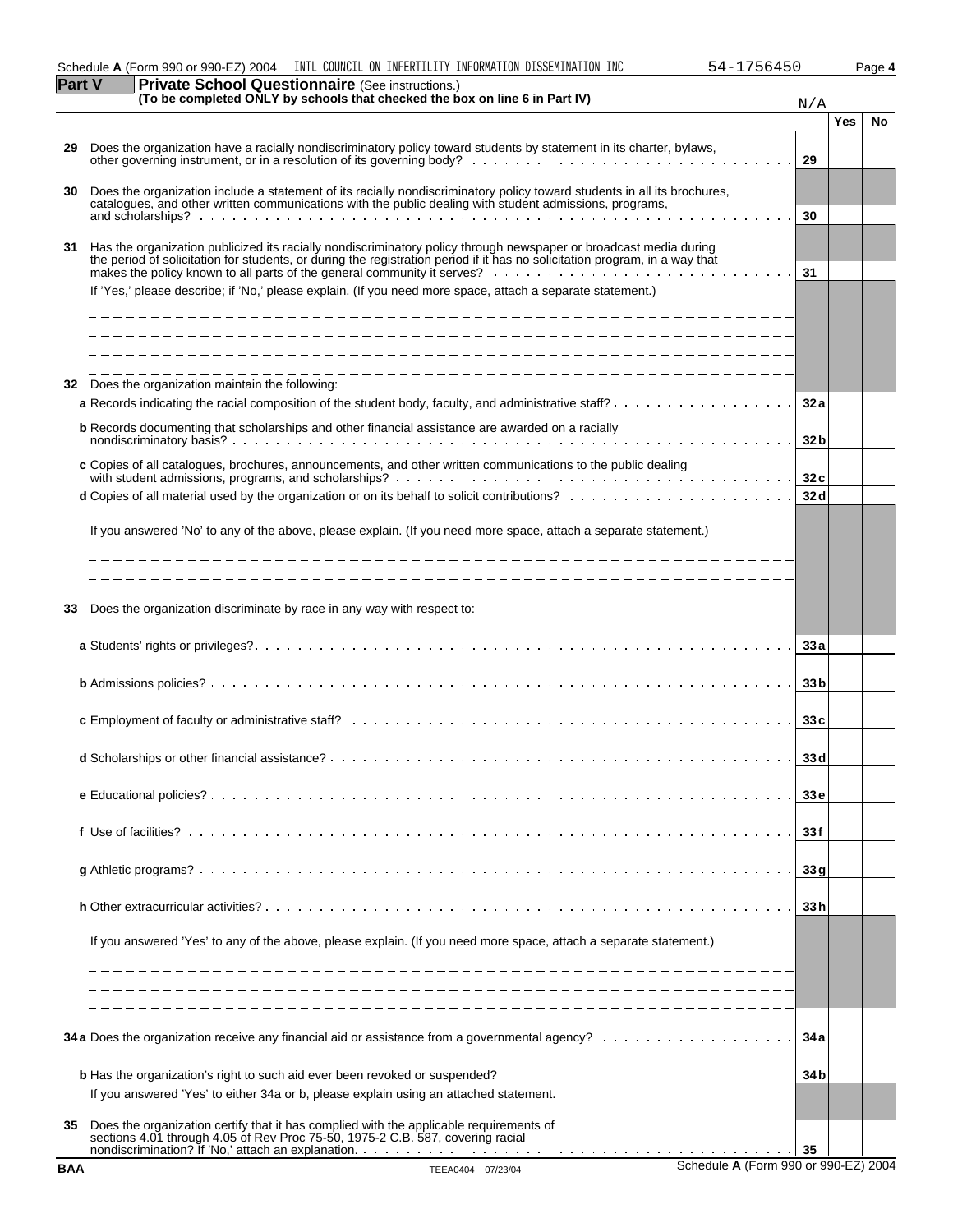|                             | <b>Part VI-A</b>                                                                            | Lobbying Expenditures by Electing Public Charities (See instructions.)                                               |    |                                                            |                                                             |  |  |
|-----------------------------|---------------------------------------------------------------------------------------------|----------------------------------------------------------------------------------------------------------------------|----|------------------------------------------------------------|-------------------------------------------------------------|--|--|
|                             |                                                                                             | (To be completed ONLY by an eligible organization that filed Form 5768)                                              |    |                                                            | N/A                                                         |  |  |
| Check $\blacktriangleright$ | a                                                                                           | if the organization belongs to an affiliated group.<br>Check $\blacktriangleright$<br>b                              |    | if you checked 'a' and 'limited control' provisions apply. |                                                             |  |  |
|                             |                                                                                             | <b>Limits on Lobbying Expenditures</b><br>(The term 'expenditures' means amounts paid or incurred.)                  |    | (a)<br>Affiliated group<br>totals                          | (b)<br>To be completed<br>for ALL electing<br>organizations |  |  |
| 36                          |                                                                                             | Total lobbying expenditures to influence public opinion (grassroots lobbying)                                        | 36 |                                                            |                                                             |  |  |
| 37                          |                                                                                             | Total lobbying expenditures to influence a legislative body (direct lobbying)                                        | 37 |                                                            |                                                             |  |  |
| 38                          |                                                                                             |                                                                                                                      | 38 |                                                            |                                                             |  |  |
| 39                          |                                                                                             |                                                                                                                      | 39 |                                                            |                                                             |  |  |
| 40                          |                                                                                             |                                                                                                                      | 40 |                                                            |                                                             |  |  |
| 41                          |                                                                                             | Lobbying nontaxable amount. Enter the amount from the following table -                                              |    |                                                            |                                                             |  |  |
|                             |                                                                                             | If the amount on line 40 is $-$<br>The lobbying nontaxable amount is $-$                                             |    |                                                            |                                                             |  |  |
|                             |                                                                                             | Not over \$500,000 $\ldots$ 20% of the amount on line 40 $\ldots$ .                                                  |    |                                                            |                                                             |  |  |
|                             |                                                                                             | Over \$500,000 but not over \$1,000,000 \$100,000 plus 15% of the excess over \$500,000                              |    |                                                            |                                                             |  |  |
|                             |                                                                                             | Over \$1,000,000 but not over \$1,500,000 $\ldots \ldots$ \$175,000 plus 10% of the excess over \$1,000,000 $\vdash$ | 41 |                                                            |                                                             |  |  |
|                             | Over \$1,500,000 but not over \$17,000,000 \$225,000 plus 5% of the excess over \$1,500,000 |                                                                                                                      |    |                                                            |                                                             |  |  |
|                             |                                                                                             |                                                                                                                      |    |                                                            |                                                             |  |  |
| 42                          |                                                                                             | Grassroots nontaxable amount (enter 25% of line 41)                                                                  | 42 |                                                            |                                                             |  |  |
| 43                          |                                                                                             | Subtract line 42 from line 36. Enter -0- if line 42 is more than line $36 \ldots \ldots \ldots$                      | 43 |                                                            |                                                             |  |  |
| 44                          |                                                                                             | Subtract line 41 from line 38. Enter -0- if line 41 is more than line $38 \ldots$ ,                                  | 44 |                                                            |                                                             |  |  |
|                             |                                                                                             | <b>Caution:</b> If there is an amount on either line 43 or line 44, you must file Form 4720.                         |    |                                                            |                                                             |  |  |

#### **4 -Year Averaging Period Under Section 501(h)**

(Some organizations that made a section 501(h) election do not have to complete all of the five columns below. See the instructions for lines 45 through 50.)

|    |                                                                                     | Lobbying Expenditures During 4 - Year Averaging Period |             |             |             |              |
|----|-------------------------------------------------------------------------------------|--------------------------------------------------------|-------------|-------------|-------------|--------------|
|    | Calendar year<br>(or fiscal year<br>beginning in) $\blacktriangleright$             | (a)<br>2004                                            | (b)<br>2003 | (c)<br>2002 | (d)<br>2001 | (e)<br>Total |
| 45 | Lobbying nontaxable<br>amount                                                       |                                                        |             |             |             |              |
| 46 | Lobbying ceiling amount<br>$(150\% \text{ of line } 45(e)) \cdot \cdot \cdot \cdot$ |                                                        |             |             |             |              |
| 47 | Total lobbying<br>expenditures                                                      |                                                        |             |             |             |              |
| 48 | Grassroots non-<br>taxable amount                                                   |                                                        |             |             |             |              |
| 49 | Grassroots ceiling amount<br>$(150\% \text{ of line } 48(e)) \cdot \cdot \cdot$     |                                                        |             |             |             |              |
| 50 | Grassroots lobbying<br>expenditures                                                 |                                                        |             |             |             |              |

# **Part VI-B** | Lobbying Activity by Nonelecting Public Charities<br>(For reporting only by organizations that did not complete Part VI-A) (See instructions.)

| During the year, did the organization attempt to influence national, state or local legislation, including any<br>attempt to influence public opinion on a legislative matter or referendum, through the use of:               | Yes | No.         | Amount |
|--------------------------------------------------------------------------------------------------------------------------------------------------------------------------------------------------------------------------------|-----|-------------|--------|
|                                                                                                                                                                                                                                |     | $\tau$<br>A |        |
| <b>b</b> Paid staff or management (include compensation in expenses reported on lines <b>c</b> through $h$ .) $\ldots$                                                                                                         |     | Χ           |        |
|                                                                                                                                                                                                                                |     | Χ           |        |
| d Mailings to members, legislators, or the public enterprise in the content of Mailings to members, legislators, or the public enterprise in the content of Mailings to members, legislators, or the public enterprise of Mail |     | Χ           |        |
|                                                                                                                                                                                                                                |     | Χ           |        |
|                                                                                                                                                                                                                                |     | Χ           |        |
| <b>g</b> Direct contact with legislators, their staffs, government officials, or a legislative body $\cdots$                                                                                                                   |     | Χ           |        |
| <b>h</b> Rallies, demonstrations, seminars, conventions, speeches, lectures, or any other means $\dots \dots$                                                                                                                  |     | Χ           |        |
|                                                                                                                                                                                                                                |     |             |        |
| If 'Yes' to any of the above, also attach a statement giving a detailed description of the lobbying activities.                                                                                                                |     |             |        |

**BAA** Schedule **A** (Form 990 or 990-EZ) 2004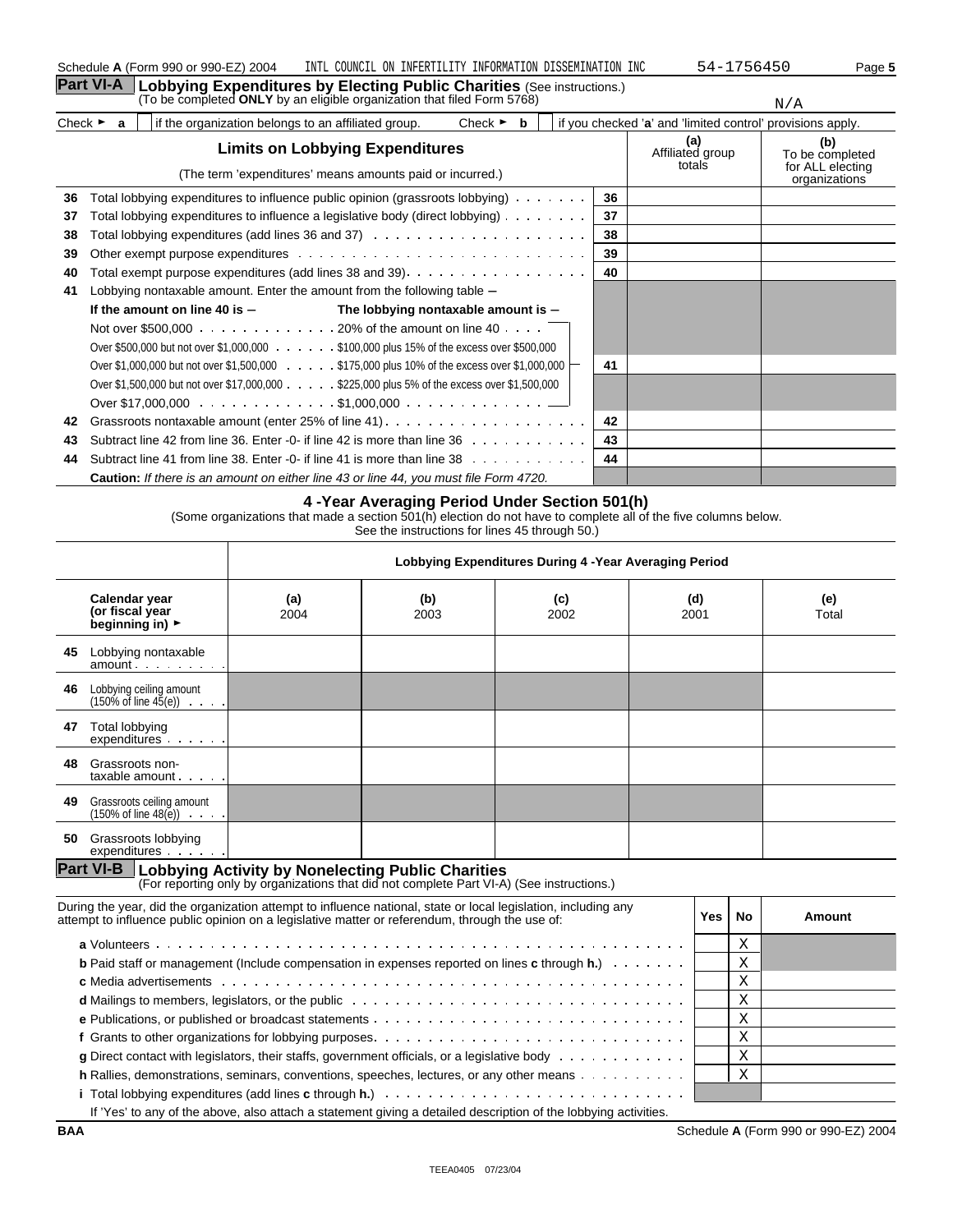| Part VII Information Regarding Transfers To and Transactions and Relationships With Noncharitable |
|---------------------------------------------------------------------------------------------------|
| <b>Exempt Organizations</b> (See instructions)                                                    |
|                                                                                                   |

**51** Did the reporting organization directly or indirectly engage in any of the following with any other organization described in section 501(c) of the Code (other than section 501(c)(3) organizations) or in section 527, relating to political organizations?

| a Transfers from the reporting organization to a noncharitable exempt organization of:                                                                                                                                              |         | Yes. | No. |
|-------------------------------------------------------------------------------------------------------------------------------------------------------------------------------------------------------------------------------------|---------|------|-----|
|                                                                                                                                                                                                                                     |         |      |     |
|                                                                                                                                                                                                                                     | a (ii)  |      |     |
| <b>b</b> Other transactions:                                                                                                                                                                                                        |         |      |     |
| (i) Sales or exchanges of assets with a noncharitable exempt organization $\ldots \ldots \ldots \ldots \ldots \ldots \ldots \ldots$                                                                                                 | b (i)   |      |     |
|                                                                                                                                                                                                                                     | b (ii)  |      | Х   |
| <b>(iii)</b> Rental of facilities, equipment, or other assets entermination of the content of the content of facilities, equipment, or other assets entermination of the content of the content of the content of the content of th | b (iii) |      |     |
|                                                                                                                                                                                                                                     | b (iv)  |      | Х   |
|                                                                                                                                                                                                                                     | b (v)   |      | A   |
|                                                                                                                                                                                                                                     | b (vi)  |      | Х   |
|                                                                                                                                                                                                                                     |         |      |     |

**c** Sharing of facilities, equipment, mailing lists, other assets, or paid employees **c** d If the answer to any of the above is 'Yes,' complete the following schedule. Column (b) should always show the fair market value of<br>the goods, other assets, or services given by the reporting organization. If the organiz

| (a)<br>Line no. | (b)<br>Amount involved | (c)<br>Name of noncharitable exempt organization | (d)<br>Description of transfers, transactions, and sharing arrangements |
|-----------------|------------------------|--------------------------------------------------|-------------------------------------------------------------------------|
|                 |                        |                                                  |                                                                         |
|                 |                        |                                                  |                                                                         |
|                 |                        |                                                  |                                                                         |
|                 |                        |                                                  |                                                                         |
|                 |                        |                                                  |                                                                         |
|                 |                        |                                                  |                                                                         |
|                 |                        |                                                  |                                                                         |
|                 |                        |                                                  |                                                                         |
|                 |                        |                                                  |                                                                         |
|                 |                        |                                                  |                                                                         |
|                 |                        |                                                  |                                                                         |
|                 |                        |                                                  |                                                                         |
|                 |                        |                                                  |                                                                         |
|                 |                        |                                                  |                                                                         |
|                 |                        |                                                  |                                                                         |
|                 |                        |                                                  |                                                                         |

| 52 a Is the organization directly or indirectly affiliated with, or related to, one or more tax-exempt organizations<br>described in section 501(c) of the Code (other than section 501(c)(3)) or in section 527? |                             |                                    |  |  |  |  |  |
|-------------------------------------------------------------------------------------------------------------------------------------------------------------------------------------------------------------------|-----------------------------|------------------------------------|--|--|--|--|--|
| <b>b</b> If 'Yes,' complete the following schedule:                                                                                                                                                               |                             |                                    |  |  |  |  |  |
| (a)<br>Name of organization                                                                                                                                                                                       | (b)<br>Type of organization | (c)<br>Description of relationship |  |  |  |  |  |
|                                                                                                                                                                                                                   |                             |                                    |  |  |  |  |  |
|                                                                                                                                                                                                                   |                             |                                    |  |  |  |  |  |
|                                                                                                                                                                                                                   |                             |                                    |  |  |  |  |  |
|                                                                                                                                                                                                                   |                             |                                    |  |  |  |  |  |
|                                                                                                                                                                                                                   |                             |                                    |  |  |  |  |  |
|                                                                                                                                                                                                                   |                             |                                    |  |  |  |  |  |
|                                                                                                                                                                                                                   |                             |                                    |  |  |  |  |  |
|                                                                                                                                                                                                                   |                             |                                    |  |  |  |  |  |
|                                                                                                                                                                                                                   |                             |                                    |  |  |  |  |  |
|                                                                                                                                                                                                                   |                             |                                    |  |  |  |  |  |
|                                                                                                                                                                                                                   |                             |                                    |  |  |  |  |  |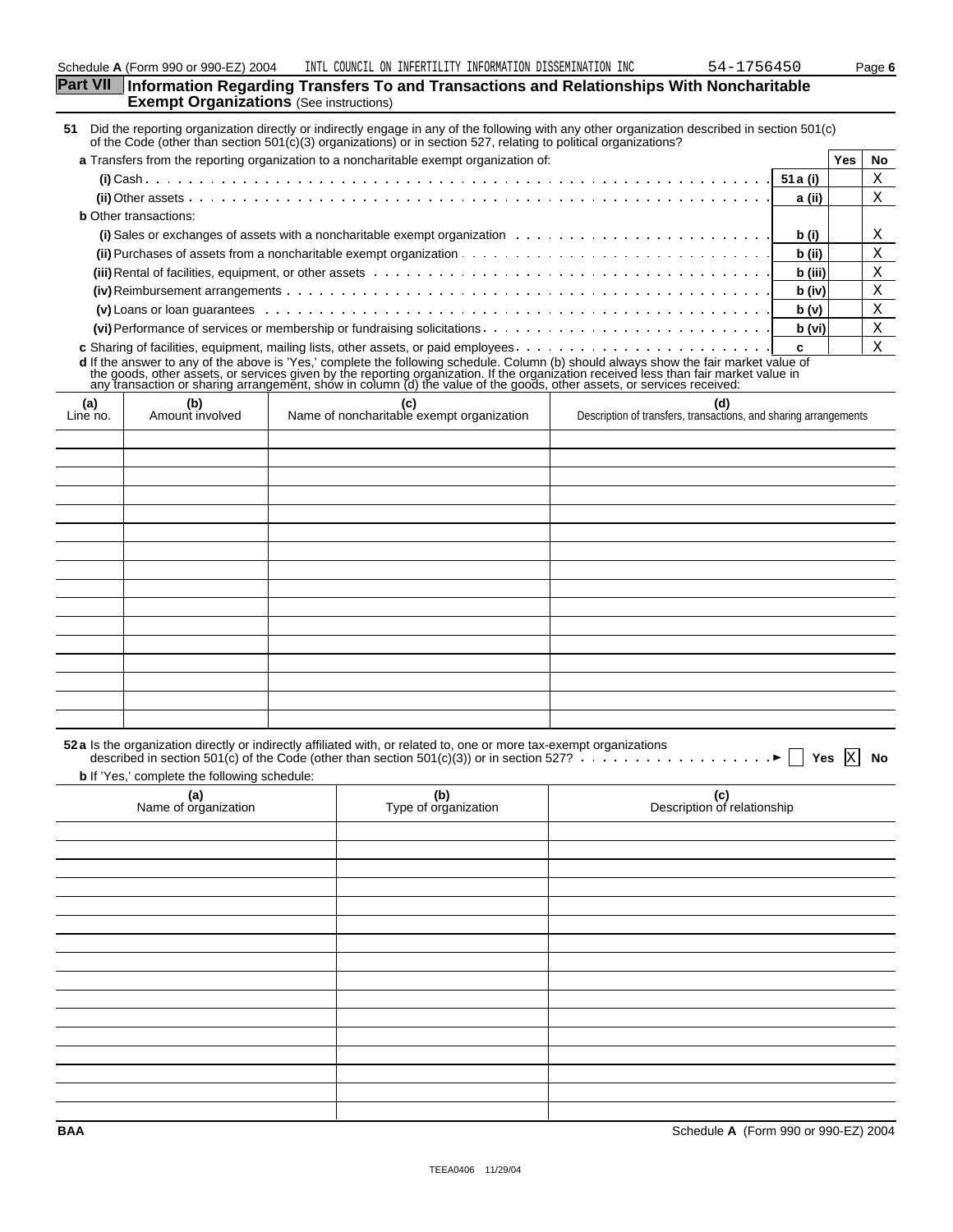| <b>Schedule B</b>  |                                 | OMB No. 1545-0047 |
|--------------------|---------------------------------|-------------------|
| (Form 990. 990-EZ. | <b>Schedule of Contributors</b> |                   |
| or 990-PF)         |                                 | nnn.              |

# **Schedule of Contributors**

**Supplementary Information for line 1 of Form 990, 990-EZ and 990-PF (see instructions)**

|  | 2004 |
|--|------|
|  |      |

### Department of the Treasury Internal Revenue Service

|  |  | INTL COUNCIL ON INFERTILITY INFORMATION DISSEMINATION INC |  |
|--|--|-----------------------------------------------------------|--|

**Name of organization Employer identification number**

54-1756450

| <b>Organization type (check one):</b> |                                                                             |
|---------------------------------------|-----------------------------------------------------------------------------|
| Filers of:                            | Section:                                                                    |
| Form 990 or 990-EZ                    | $X$ 501(c)( 3) (enter number) organization                                  |
|                                       | $4947(a)(1)$ nonexempt charitable trust not treated as a private foundation |
|                                       | 527 political organization                                                  |
|                                       |                                                                             |
| Form 990-PF                           | 501(c)(3) exempt private foundation                                         |
|                                       | 4947(a)(1) nonexempt charitable trust treated as a private foundation       |
|                                       | 501(c)(3) taxable private foundation                                        |

Check if your organization is covered by the **General Rule** or a **Special Rule**. (**Note:** Only a section 501(c)(7), (8), or (10) organization can check<br>*boxes for both the General Rule and a Special Rule — see instructions* 

#### **General Rule -**

For organizations filing Form 990, 990-EZ, or 990-PF that received, during the year, \$5,000 or more (in money or property) from any one contributor. (Complete Parts I and II.) X

#### **Special Rules -**

- For a section 501(c)(3) organization filing Form 990, or Form 990-EZ, that met the 33-1/3% support test of the regulations under sections 509(a)(1)/170(b)(1)(A)(vi) and received from any one contributor, during the year, a contribution of the greater of \$5,000 or 2% of the amount on line 1 of these forms. (Complete Parts I and II.)
- For a section 501(c)(7), (8), or (10) organization filing Form 990, or Form 990-EZ, that received from any one contributor, during the year, aggregate contributions or bequests of more than \$1,000 for use *exclusively* for religious, charitable, scientific, literary, or educational purposes, or the prevention of cruelty to children or animals. (Complete Parts I, II, and III.)

For a section 501(c)(7), (8), or (10) organization filing Form 990, or Form 990-EZ, that received from any one contributor, during the year, some contributions for use *exclusively* for religious, charitable, etc, purposes, but these contributions did not aggregate to more than \$1,000. (If this box is checked, enter here the total contributions that were received during the year for an exclusively religious, charitable, etc, purpose. Do not complete any of the Parts unless the **General Rule** applies to this organization because it received nonexclusively

religious, charitable, etc, contributions of \$5,000 or more during the year.)  $\ldots \ldots$ 

**Caution:** Organizations that are not covered by the General Rule and/or the Special Rules do not file Schedule B (Form 990, 990-EZ, or 990-PF) but they **must** check the box in the heading of their Form 990, Form 990-EZ, or on line 2 of their Form 990-PF, to certify that they do not meet the filing requirements of Schedule B (Form 990, 990-EZ, or 990-PF).

**BAA For Paperwork Reduction Act Notice, see the Instructions for Form 990, Form 990-EZ, and Form 990-PF.**

|  | Schedule <b>B</b> (Form 990, 990-EZ, or 990-PF) (2004) |  |  |  |
|--|--------------------------------------------------------|--|--|--|
|--|--------------------------------------------------------|--|--|--|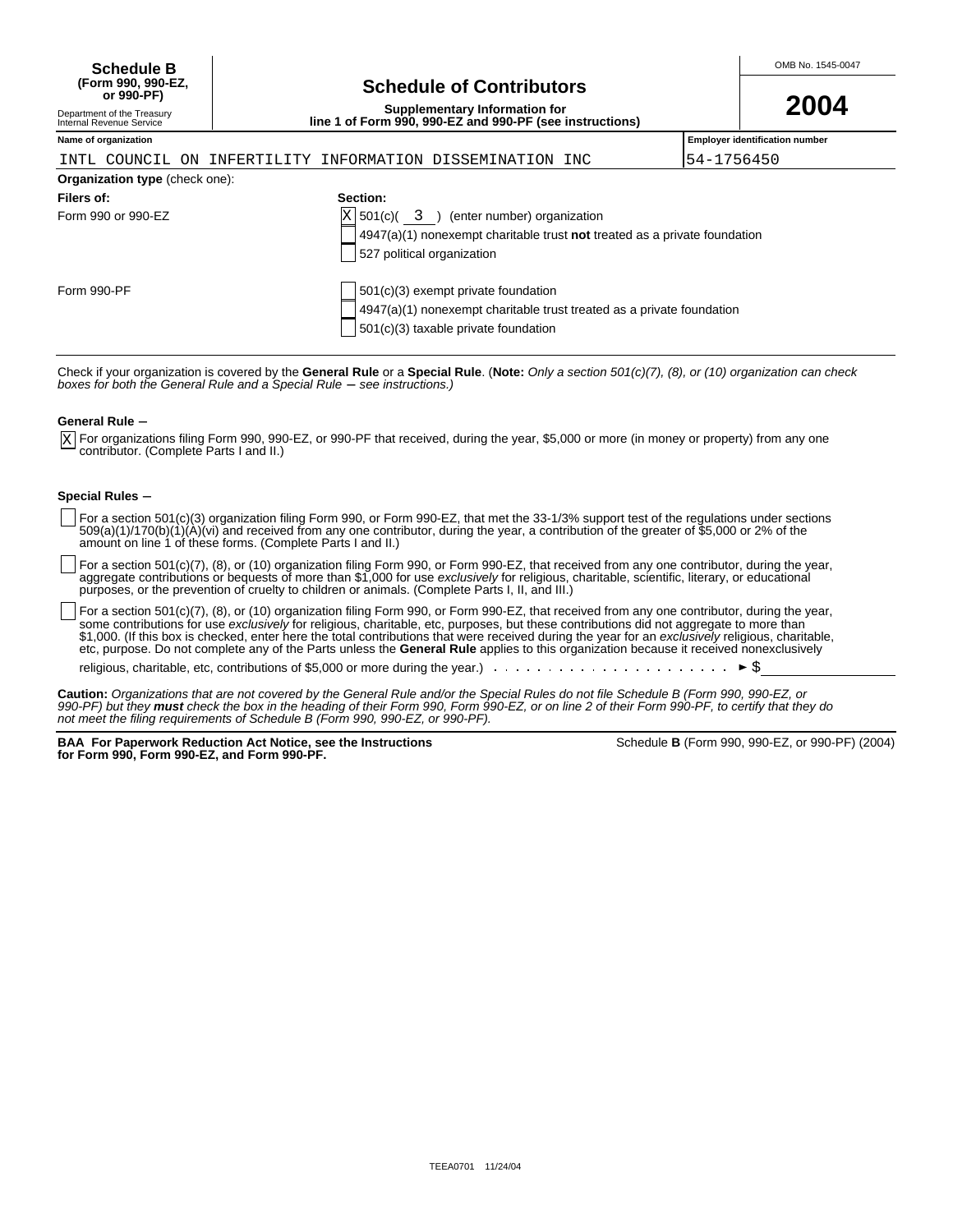|                                                                                                                              |                                                                                    |                                                                                                                                              |                              |                |                  |              | OMB No. 1545-0172             |
|------------------------------------------------------------------------------------------------------------------------------|------------------------------------------------------------------------------------|----------------------------------------------------------------------------------------------------------------------------------------------|------------------------------|----------------|------------------|--------------|-------------------------------|
| Form 4562<br>Department of the Treasury<br>Internal Revenue Service                                                          | <b>Depreciation and Amortization</b><br>(Including Information on Listed Property) |                                                                                                                                              | 2004<br>67                   |                |                  |              |                               |
| Name(s) shown on return                                                                                                      |                                                                                    | Attach to your tax return.                                                                                                                   |                              |                |                  |              | Identifying number            |
| INTL COUNCIL ON INFERTILITY INFORMATION DISSEMINATION INC                                                                    |                                                                                    |                                                                                                                                              |                              |                |                  |              | 54-1756450                    |
| Business or activity to which this form relates                                                                              |                                                                                    |                                                                                                                                              |                              |                |                  |              |                               |
| Form 990 / Form 990EZ<br>Part I                                                                                              |                                                                                    |                                                                                                                                              |                              |                |                  |              |                               |
|                                                                                                                              |                                                                                    | Election To Expense Certain Property Under Section 179<br>Note: If you have any listed property, complete Part V before you complete Part I. |                              |                |                  |              |                               |
| 1                                                                                                                            |                                                                                    |                                                                                                                                              |                              |                |                  | $\mathbf{1}$ | \$102,000.                    |
| 2                                                                                                                            |                                                                                    | Total cost of section 179 property placed in service (see instructions). $\ldots$ , , , , , ,                                                |                              |                |                  | $\mathbf{2}$ |                               |
| 3                                                                                                                            |                                                                                    |                                                                                                                                              |                              |                |                  | 3            | \$410,000.                    |
| 4                                                                                                                            |                                                                                    |                                                                                                                                              |                              |                |                  | 4            |                               |
| 5                                                                                                                            |                                                                                    | Dollar limitation for tax year. Subtract line 4 from line 1. If zero or less, enter -0-. If married filing                                   |                              |                |                  | 5            |                               |
| 6                                                                                                                            | (a) Description of property                                                        |                                                                                                                                              | (b) Cost (business use only) |                | (C) Elected cost |              |                               |
|                                                                                                                              |                                                                                    |                                                                                                                                              |                              |                |                  |              |                               |
|                                                                                                                              |                                                                                    |                                                                                                                                              |                              |                |                  |              |                               |
| 7                                                                                                                            |                                                                                    |                                                                                                                                              |                              | $\overline{7}$ |                  |              |                               |
| 8                                                                                                                            |                                                                                    | Total elected cost of section 179 property. Add amounts in column (c), lines 6 and 7                                                         |                              |                |                  | 8            |                               |
| 9                                                                                                                            |                                                                                    |                                                                                                                                              |                              |                |                  | 9            |                               |
| 10                                                                                                                           |                                                                                    |                                                                                                                                              |                              |                |                  | 10           |                               |
| 11                                                                                                                           |                                                                                    | Business income limitation. Enter the smaller of business income (not less than zero) or line 5 (see instrs)                                 |                              |                |                  | 11           |                               |
| 12                                                                                                                           |                                                                                    | Section 179 expense deduction. Add lines 9 and 10, but do not enter more than line 11.                                                       |                              |                |                  | 12           |                               |
| 13<br>Note: Do not use Part II or Part III below for listed property. Instead, use Part V.                                   |                                                                                    | Carryover of disallowed deduction to 2005. Add lines 9 and 10, less line 12. $\dots$ . $\blacktriangleright$ 13                              |                              |                |                  |              |                               |
| Part II                                                                                                                      |                                                                                    | Special Depreciation Allowance and Other Depreciation (Do not include listed property.)                                                      |                              |                |                  |              |                               |
| 14                                                                                                                           |                                                                                    | Special depreciation allowance for qualified property (other than listed property) placed in service during the                              |                              |                |                  |              |                               |
|                                                                                                                              |                                                                                    |                                                                                                                                              |                              |                |                  | 14           |                               |
| 15                                                                                                                           |                                                                                    |                                                                                                                                              |                              |                |                  | 15           |                               |
| 16                                                                                                                           |                                                                                    |                                                                                                                                              |                              |                |                  | 16           |                               |
| Part III                                                                                                                     |                                                                                    | <b>MACRS</b> Depreciation (Do not include listed property.) (See instructions)                                                               |                              |                |                  |              |                               |
|                                                                                                                              |                                                                                    | <b>Section A</b>                                                                                                                             |                              |                |                  |              |                               |
| 17<br>18                                                                                                                     |                                                                                    | If you are electing under section 168(i)(4) to group any assets placed in service during the tax year into                                   |                              |                |                  |              | 4,442.                        |
|                                                                                                                              |                                                                                    | Section B - Assets Placed in Service During 2004 Tax Year Using the General Depreciation System                                              |                              |                |                  |              |                               |
| (a)<br>Classification of property                                                                                            | year placed<br>in service                                                          | (b) Month and (c) Basis for depreciation (d) (e) (f)<br>(business/investment use<br>$only - see$ instructions)                               | Recovery period              | Convention     | Method           |              | (g) Depreciation<br>deduction |
| <b>19a</b> $3$ -year property $\cdots$                                                                                       |                                                                                    | 3,982.                                                                                                                                       | $3.0$ yrs                    | ΗY             | SL               |              | 664.                          |
| <b>b</b> 5-year property $\cdots$                                                                                            |                                                                                    | 1,599.                                                                                                                                       | $5.0$ yrs                    | ΗY             | SL               |              | 160.                          |
| $c$ 7-year property $\cdots$                                                                                                 |                                                                                    |                                                                                                                                              |                              |                |                  |              |                               |
| d 10-year property                                                                                                           |                                                                                    |                                                                                                                                              |                              |                |                  |              |                               |
| e 15-year property                                                                                                           |                                                                                    |                                                                                                                                              |                              |                |                  |              |                               |
| f 20-year property                                                                                                           |                                                                                    |                                                                                                                                              | $25$ yrs                     |                | S/L              |              |                               |
| $g$ 25-year property $\cdots$<br>h Residential rental                                                                        |                                                                                    |                                                                                                                                              | 27.5 yrs                     | МM             | S/L              |              |                               |
| property                                                                                                                     |                                                                                    |                                                                                                                                              | 27.5 yrs                     | МM             | S/L              |              |                               |
| <i>i</i> Nonresidential real                                                                                                 |                                                                                    |                                                                                                                                              | 39 yrs                       | МM             | S/L              |              |                               |
| property                                                                                                                     |                                                                                    |                                                                                                                                              |                              | MM             | S/L              |              |                               |
|                                                                                                                              |                                                                                    | Section C - Assets Placed in Service During 2004 Tax Year Using the Alternative Depreciation System                                          |                              |                |                  |              |                               |
| 20 a Class life                                                                                                              |                                                                                    |                                                                                                                                              |                              |                | S/L              |              |                               |
| <b>b</b> 12-year $\cdots$                                                                                                    |                                                                                    |                                                                                                                                              | 12 yrs                       |                | S/L              |              |                               |
| $c$ 40-year $\ldots$ $\ldots$ $\ldots$                                                                                       |                                                                                    |                                                                                                                                              | 40 yrs                       | МM             | S/L              |              |                               |
| Part IV                                                                                                                      | <b>Summary</b> (see instructions)                                                  |                                                                                                                                              |                              |                |                  |              |                               |
| 21<br>22 Total. Add amounts from line 12, lines 14 through 17, lines 19 and 20 in column (g), and line 21. Enter here and on |                                                                                    |                                                                                                                                              |                              |                | 21               |              |                               |
|                                                                                                                              |                                                                                    | the appropriate lines of your return. Partnerships and S corporations $-$ see instructions $\dots \dots \dots \dots \dots \dots \dots \dots$ |                              |                | 22               |              | 5,266.                        |
| 23 For assets shown above and placed in service during the current year, enter                                               |                                                                                    |                                                                                                                                              |                              |                |                  |              |                               |

BAA For Paperwork Reduction Act Notice, see separate instructions. FDIZ0812 09/30/04 Form 4562 (2004)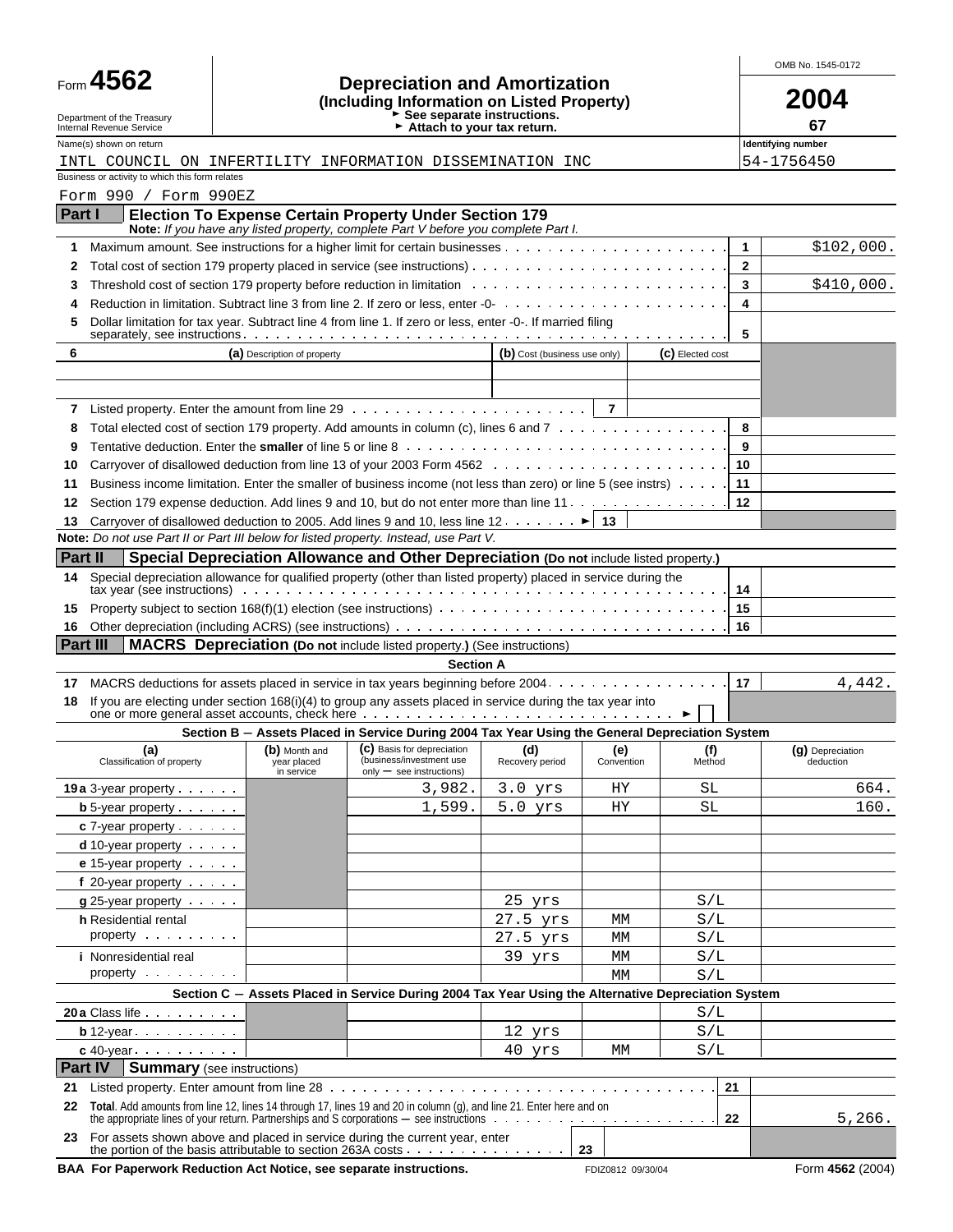|               | Form 4562 (2004)                                 |                                                                                                                                                                                                                                                                                                | INTL COUNCIL ON INFERTILITY INFORMATION DISSEMINATION INC                           |                                            |                                    |                   |                                                                    |     |                           |                        |           |                              |                                                | 54-1756450                       |                                      | Page 2                                |
|---------------|--------------------------------------------------|------------------------------------------------------------------------------------------------------------------------------------------------------------------------------------------------------------------------------------------------------------------------------------------------|-------------------------------------------------------------------------------------|--------------------------------------------|------------------------------------|-------------------|--------------------------------------------------------------------|-----|---------------------------|------------------------|-----------|------------------------------|------------------------------------------------|----------------------------------|--------------------------------------|---------------------------------------|
| <b>Part V</b> |                                                  | Listed Property (Include automobiles, certain other vehicles, cellular telephones, certain computers, and property used for<br>entertainment, recreation, or amusement.)                                                                                                                       |                                                                                     |                                            |                                    |                   |                                                                    |     |                           |                        |           |                              |                                                |                                  |                                      |                                       |
|               |                                                  | Note: For any vehicle for which you are using the standard mileage rate or deducting lease expense, complete only 24a, 24b,<br>columns (a) through (c) of Section A, all of Section B, and Section C if applicable.                                                                            |                                                                                     |                                            |                                    |                   |                                                                    |     |                           |                        |           |                              |                                                |                                  |                                      |                                       |
|               |                                                  | Section A - Depreciation and Other Information (Caution: See instructions for limits for passenger automobiles.)                                                                                                                                                                               |                                                                                     |                                            |                                    |                   |                                                                    |     |                           |                        |           |                              |                                                |                                  |                                      |                                       |
|               |                                                  | 24 a Do you have evidence to support the business/investment use claimed? $\cdots$                                                                                                                                                                                                             |                                                                                     |                                            |                                    |                   | Yes                                                                |     |                           |                        |           |                              | No 24b If 'Yes,' is the evidence written?      |                                  | Yes                                  | No                                    |
|               | (a)<br>Type of property (list<br>vehicles first) | (b)<br>Date placed<br>in service                                                                                                                                                                                                                                                               | (c)<br>Business/<br>investment<br>use<br>percentage                                 | (d)<br>Cost or<br>other basis              |                                    |                   | (e)<br>Basis for depreciation<br>(business/investment<br>use only) |     | (f)<br>Recovery<br>period |                        |           | (g)<br>Method/<br>Convention |                                                | (h)<br>Depreciation<br>deduction |                                      | (i)<br>Elected<br>section 179<br>cost |
| 25            |                                                  | Special depreciation allowance for qualified listed property placed in service during the tax year and                                                                                                                                                                                         |                                                                                     |                                            |                                    |                   |                                                                    |     |                           |                        |           | 25                           |                                                |                                  |                                      |                                       |
| 26            |                                                  | Property used more than 50% in a qualified business use (see instructions):                                                                                                                                                                                                                    |                                                                                     |                                            |                                    |                   |                                                                    |     |                           |                        |           |                              |                                                |                                  |                                      |                                       |
|               |                                                  |                                                                                                                                                                                                                                                                                                |                                                                                     |                                            |                                    |                   |                                                                    |     |                           |                        |           |                              |                                                |                                  |                                      |                                       |
|               |                                                  | 27 Property used 50% or less in a qualified business use (see instructions):                                                                                                                                                                                                                   |                                                                                     |                                            |                                    |                   |                                                                    |     |                           |                        |           |                              |                                                |                                  |                                      |                                       |
|               |                                                  |                                                                                                                                                                                                                                                                                                |                                                                                     |                                            |                                    |                   |                                                                    |     |                           |                        |           |                              |                                                |                                  |                                      |                                       |
| 28            |                                                  | Add amounts in column (h), lines 25 through 27. Enter here and on line 21, page 1 $\dots$                                                                                                                                                                                                      |                                                                                     |                                            |                                    |                   |                                                                    |     |                           |                        |           | 28                           |                                                |                                  |                                      |                                       |
| 29            |                                                  |                                                                                                                                                                                                                                                                                                |                                                                                     |                                            |                                    |                   |                                                                    |     |                           |                        |           |                              |                                                | 29                               |                                      |                                       |
|               |                                                  | Complete this section for vehicles used by a sole proprietor, partner, or other 'more than 5% owner,' or related person. If you provided vehicles<br>to your employees, first answer the questions in Section C to see if you meet an exception to completing this section for those vehicles. |                                                                                     | Section B - Information on Use of Vehicles |                                    |                   |                                                                    |     |                           |                        |           |                              |                                                |                                  |                                      |                                       |
|               |                                                  |                                                                                                                                                                                                                                                                                                |                                                                                     |                                            | (a)                                |                   | (b)                                                                |     | (c)                       |                        | (d)       |                              | (e)                                            |                                  |                                      | (f)                                   |
| 30            |                                                  | Total business/investment miles driven<br>during the year ( <b>do not</b> include commuting<br>miles $-$ see instructions) $\cdots$ $\cdots$                                                                                                                                                   |                                                                                     |                                            | Vehicle 1                          |                   | Vehicle 2                                                          |     | Vehicle 3                 |                        | Vehicle 4 |                              |                                                | Vehicle 5                        |                                      | Vehicle 6                             |
| 31            |                                                  | Total commuting miles driven during the year                                                                                                                                                                                                                                                   |                                                                                     |                                            |                                    |                   |                                                                    |     |                           |                        |           |                              |                                                |                                  |                                      |                                       |
| 32            |                                                  | Total other personal (noncommuting)<br>miles driven                                                                                                                                                                                                                                            |                                                                                     |                                            |                                    |                   |                                                                    |     |                           |                        |           |                              |                                                |                                  |                                      |                                       |
| 33            |                                                  | Total miles driven during the year. Add<br>lines 30 through $32 \cdot \cdot \cdot \cdot \cdot \cdot \cdot \cdot \cdot \cdot$                                                                                                                                                                   |                                                                                     |                                            |                                    |                   |                                                                    |     |                           |                        |           |                              |                                                |                                  |                                      |                                       |
|               |                                                  |                                                                                                                                                                                                                                                                                                |                                                                                     | Yes                                        | No                                 | Yes               | No                                                                 | Yes |                           | No                     | Yes       | No                           | Yes                                            | No                               | Yes                                  | No                                    |
| 34            |                                                  | Was the vehicle available for personal use<br>during off-duty hours?                                                                                                                                                                                                                           |                                                                                     |                                            |                                    |                   |                                                                    |     |                           |                        |           |                              |                                                |                                  |                                      |                                       |
| 35            |                                                  | Was the vehicle used primarily by a more<br>than 5% owner or related person? $\cdots$                                                                                                                                                                                                          |                                                                                     |                                            |                                    |                   |                                                                    |     |                           |                        |           |                              |                                                |                                  |                                      |                                       |
| 36            |                                                  | Is another vehicle available for<br>personal use?                                                                                                                                                                                                                                              |                                                                                     |                                            |                                    |                   |                                                                    |     |                           |                        |           |                              |                                                |                                  |                                      |                                       |
|               |                                                  |                                                                                                                                                                                                                                                                                                | Section C - Questions for Employers Who Provide Vehicles for Use by Their Employees |                                            |                                    |                   |                                                                    |     |                           |                        |           |                              |                                                |                                  |                                      |                                       |
|               |                                                  | Answer these questions to determine if you meet an exception to completing Section B for vehicles used by employees who are not more than<br>5% owners or related persons (see instructions).                                                                                                  |                                                                                     |                                            |                                    |                   |                                                                    |     |                           |                        |           |                              |                                                |                                  |                                      |                                       |
|               | by your employees?                               | 37 Do you maintain a written policy statement that prohibits all personal use of vehicles, including commuting,                                                                                                                                                                                |                                                                                     |                                            |                                    |                   |                                                                    |     |                           |                        |           |                              |                                                |                                  | Yes                                  | No                                    |
|               |                                                  | 38 Do you maintain a written policy statement that prohibits personal use of vehicles, except commuting, by your<br>employees? See instructions for vehicles used by corporate officers, directors, or 1% or more owners.                                                                      |                                                                                     |                                            |                                    |                   |                                                                    |     |                           |                        |           |                              |                                                |                                  |                                      |                                       |
| 39            |                                                  |                                                                                                                                                                                                                                                                                                |                                                                                     |                                            |                                    |                   |                                                                    |     |                           |                        |           |                              |                                                |                                  |                                      |                                       |
| 40            |                                                  | Do you provide more than five vehicles to your employees, obtain information from your employees about the use of the<br>vehicles, and retain the information received?                                                                                                                        |                                                                                     |                                            |                                    |                   |                                                                    |     |                           |                        |           |                              |                                                |                                  |                                      |                                       |
| 41            |                                                  | Do you meet the requirements concerning qualified automobile demonstration use? (see instructions).<br>Note: If your answer to 37, 38, 39, 40, or 41 is 'Yes,' do not complete Section B for the covered vehicles.                                                                             |                                                                                     |                                            |                                    |                   |                                                                    |     |                           |                        |           |                              |                                                |                                  |                                      |                                       |
|               | <b>Part VI</b>                                   | Amortization                                                                                                                                                                                                                                                                                   |                                                                                     |                                            |                                    |                   |                                                                    |     |                           |                        |           |                              |                                                |                                  |                                      |                                       |
|               |                                                  | (a)<br>Description of costs                                                                                                                                                                                                                                                                    |                                                                                     |                                            | (b)<br>Date amortization<br>begins |                   | (c)<br>Amortizable<br>amount                                       |     |                           | (d)<br>Code<br>section |           |                              | (e)<br>Amortization<br>period or<br>percentage |                                  | (f)<br>Amortization<br>for this year |                                       |
| 42            |                                                  | Amortization of costs that begins during your 2004 tax year (see instructions):                                                                                                                                                                                                                |                                                                                     |                                            |                                    |                   |                                                                    |     |                           |                        |           |                              |                                                |                                  |                                      |                                       |
|               |                                                  |                                                                                                                                                                                                                                                                                                |                                                                                     |                                            |                                    |                   |                                                                    |     |                           |                        |           |                              |                                                |                                  |                                      |                                       |
| 43            |                                                  |                                                                                                                                                                                                                                                                                                |                                                                                     |                                            |                                    |                   |                                                                    |     |                           |                        |           |                              | 43                                             |                                  |                                      |                                       |
| 44            |                                                  |                                                                                                                                                                                                                                                                                                |                                                                                     |                                            |                                    |                   |                                                                    |     |                           |                        |           |                              | 44                                             |                                  |                                      |                                       |
|               |                                                  |                                                                                                                                                                                                                                                                                                |                                                                                     |                                            |                                    | FDIZ0812 09/30/04 |                                                                    |     |                           |                        |           |                              |                                                |                                  | Form 4562 (2004)                     |                                       |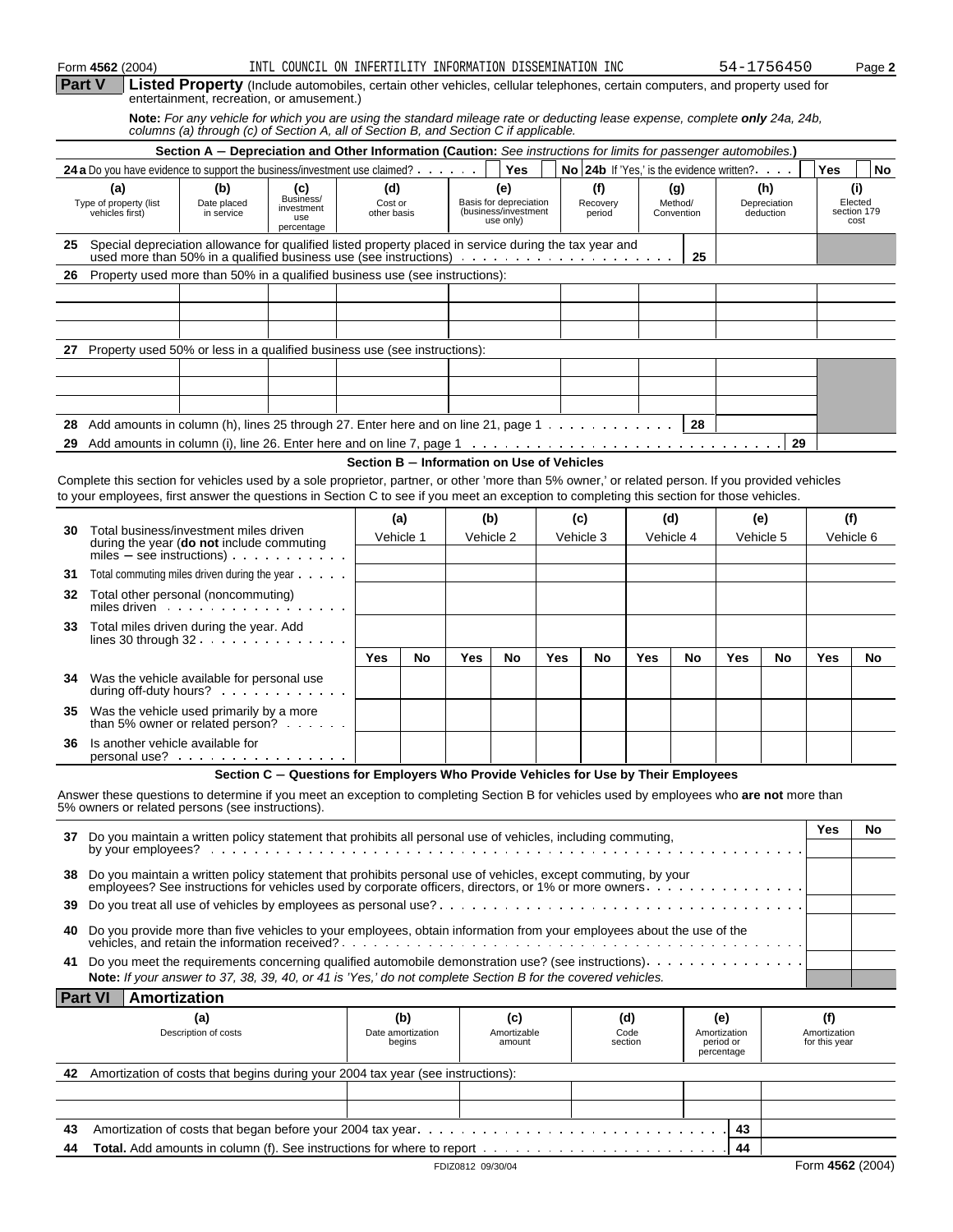# Form 990, Page 2, Part II, Line 43 **Other Expenses Stmt**

| Other expenses not<br>covered above (itemize):                                                       | (A)<br>Total                                        | (B)<br>Program<br>services                          | (C)<br>Management<br>and general       | (D)<br>Fundraising                           |
|------------------------------------------------------------------------------------------------------|-----------------------------------------------------|-----------------------------------------------------|----------------------------------------|----------------------------------------------|
| SUBSCRIPTIONS<br>DUES &<br>MISCELLANEOUS<br>INSURANCE<br>INTERNET<br>MAINTENANCE<br>SITE<br>LICENSES | 2,846.<br>646.<br>1,388.<br>954.<br>17,407.<br>208. | 2,164.<br>646.<br>1,388.<br>859.<br>17,407.<br>208. | 682.<br>0.<br>$0$ .<br>95.<br>0.<br>0. | 0.<br>$0$ .<br>$0$ .<br>0.<br>$0$ .<br>$0$ . |
| EDUCATION<br>TRAINING<br>δ£<br>Total                                                                 | 58.<br>23,507.                                      | 58.<br>22,730.                                      | 0.<br>777.                             | 0.                                           |

# Form 990, Page 3, Part IV, Lines 57a & 57b **Land, Buildings and Equipment Statement**

|                                        | (a)<br>Cost/Other<br><b>Basis</b> | (b)<br>Accumulated<br>Depreciation | (c)<br><b>Book Value</b> |
|----------------------------------------|-----------------------------------|------------------------------------|--------------------------|
| COMPUTER, OFFICE EQUIPMENT & FURNITURE | 16,674.                           | 9,696.                             | 6,978.                   |
| Total                                  | 16,674.                           | 9,696.                             | 6,978.                   |

### Form 990, Page 3, Part IV, Line 58 **Other Assets Statement**

| Line 58 - Other Assets: | <b>Beginning</b><br>of Year | End of<br>Year |
|-------------------------|-----------------------------|----------------|
| EMPLOYEE ADVANCES       | 0                           | 225.           |
| Total                   | 0                           | 225.           |

Form 990, Page 3, Part IV, Line 65 **Other Liabilities Statement**

| Line 65 - Other Liabilities: | <b>Beginning</b><br>of Year | End of<br>Year |
|------------------------------|-----------------------------|----------------|
| PAYROLL TAXES PAYABLE        | 494.                        | 2,296.         |
| PENSION PAYABLE              | 0                           | 450.           |
| Total                        | 494.                        | 2,746.         |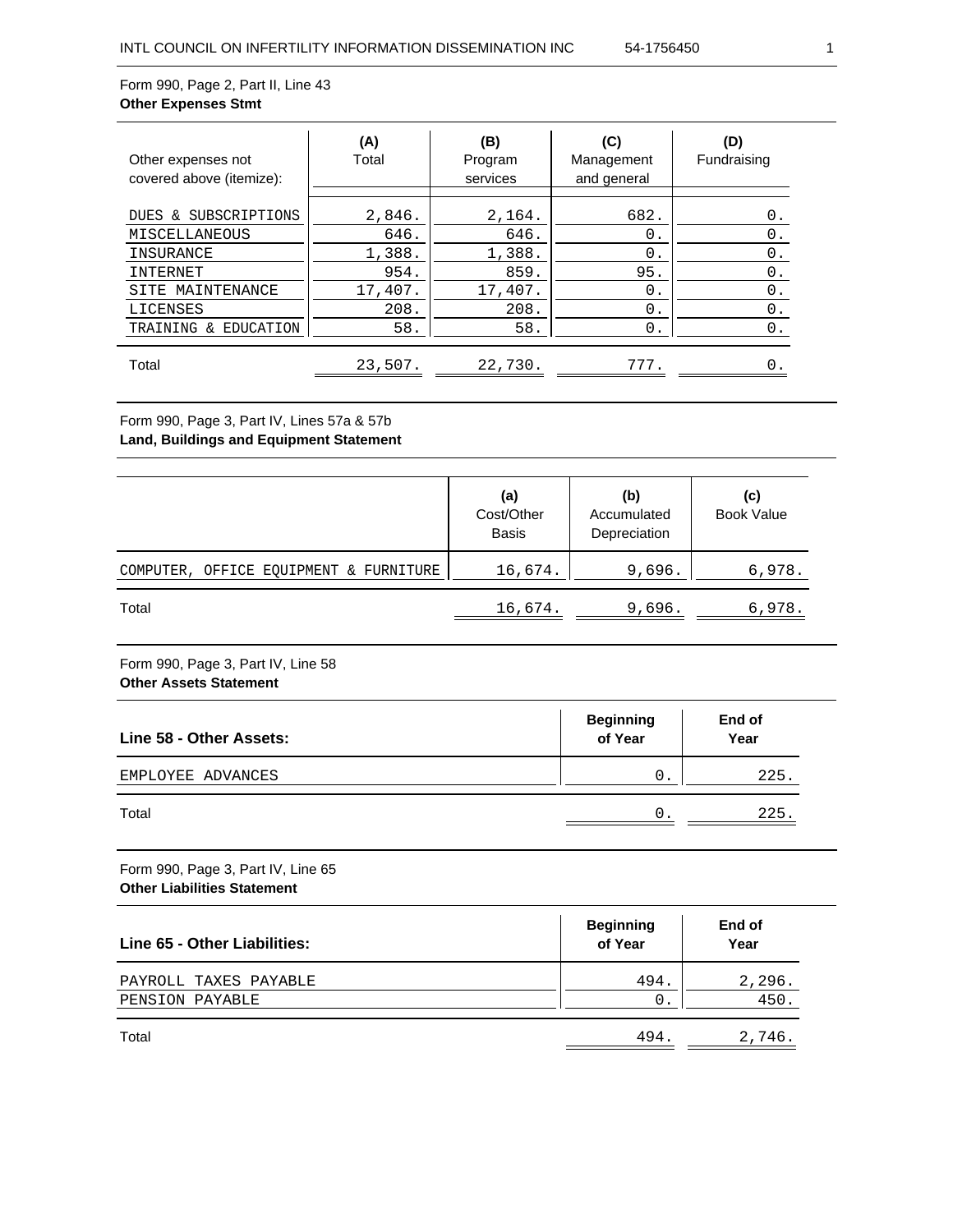| <b>Description</b>            | (a)<br>2003 | (b)<br>2002 | (c)<br>2001 | (d)<br>2000 | (e)<br><b>Total</b> |
|-------------------------------|-------------|-------------|-------------|-------------|---------------------|
| ROYALTIES                     |             | 272.        | 854.        | 1,404.      | 2,530.              |
| REFUNDS PRIOR YR COSTS        |             |             | 106.        |             | 106.                |
|                               |             |             |             |             |                     |
| PAYROLL TAX REFUNDS PRIOR YRS |             |             |             | 4,360.      | 4,360.              |
| PINS PROVIDED AT CONFERENCES  | 7,432.      |             |             |             | 7,432.              |
| Total                         | 7,432.      | 272.        | 960.        | 5,764.      | 14,428.             |